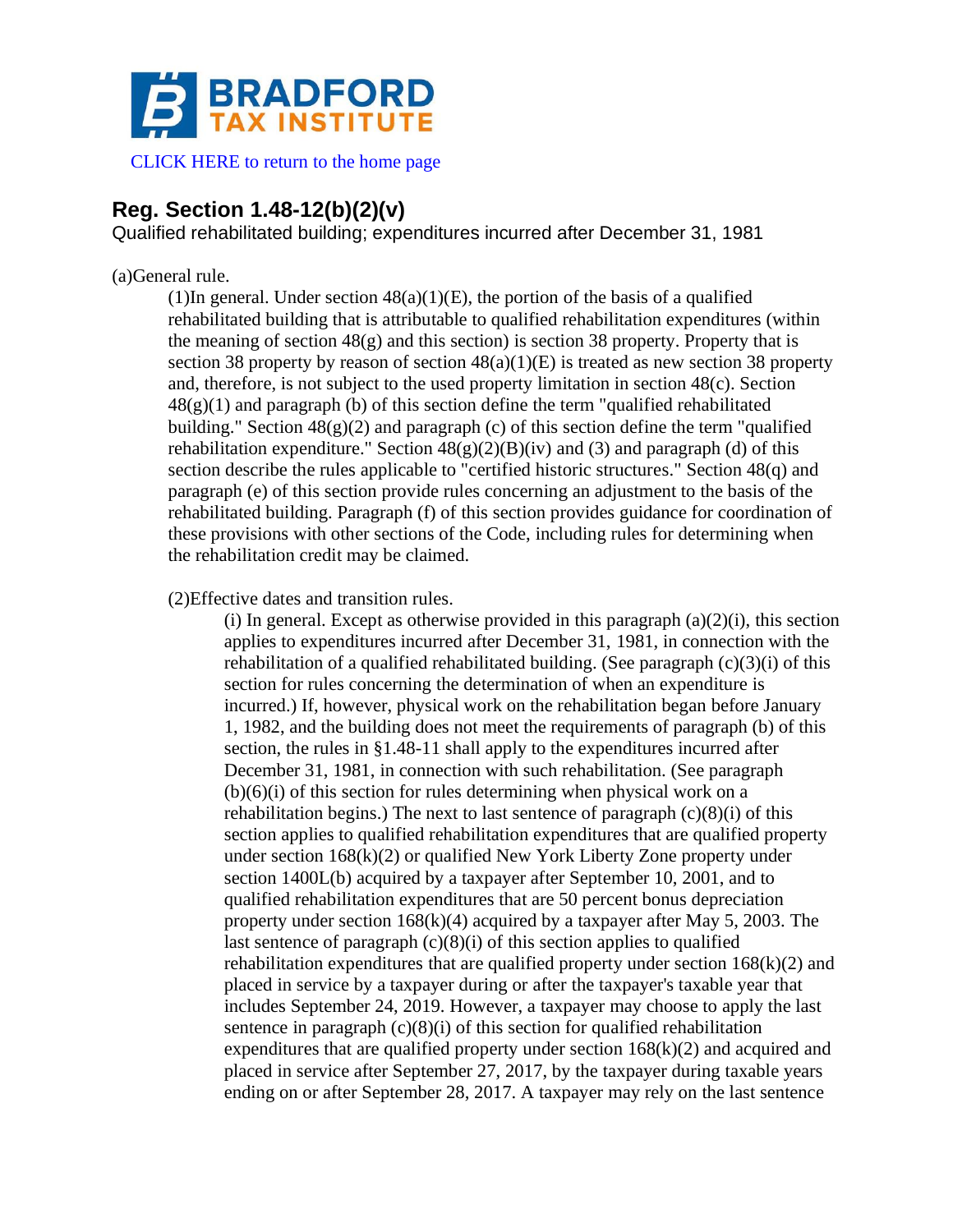in paragraph (c)(8)(i) of this section in regulation project REG-104397-18 (2018- 41 I.R.B. 558) (see Sec.  $601.601(d)(2)(ii)(b)$  of this chapter) for qualified rehabilitation expenditures that are qualified property under section  $168(k)(2)$  and acquired and placed in service after September 27, 2017, by the taxpayer during taxable years ending on or after September 28, 2017, and ending before the taxpayer's taxable year that includes September 24, 2019.

(ii) Transition rules concerning ACRS lives.

(A) For property placed in service before March 16, 1984, and any property subject to the exception set forth in section  $111(g)(2)$  of Pub. L. 98-369 (Deficit Reduction Act of 1984), the references to "19 years" in paragraph  $(c)(4)(ii)$  and  $(7)(v)$  shall be replaced with "15 years" and the reference to "19-year real property" in paragraph  $(c)(4)(ii)$  shall be replaced with "15-year real property."

(B) Except as otherwise provided in paragraph  $(a)(2)(ii)(A)$  of this section, for property placed in service before May 9, 1985, and any property subject to the exception set forth in section  $105(b)(2)$  and  $(5)$  of Pub. L. 99-121 (99 Stat. 501, 511), the reference to "19 years" in paragraph  $(c)(4)(ii)$  and  $(7)(v)$  shall be replaced with "18 years" and the references to "19-years real property" in paragraph  $(c)(4)(ii)$  shall be replaced with "18year real property."

(iii) Transition rule concerning external wall definition. Notwithstanding the definition of external wall contained in paragraph  $(b)(3)(ii)$  of this section, in any case in which the written plans and specifications for a rehabilitation were substantially completed on or before June 28, 1985, and the building being rehabilitated would fail to meet the requirement of paragraph  $(b)(1)(iii)$  of this section if the definition of external wall in paragraph  $(b)(3)(ii)$  of this section were used, the term "external wall" shall be defined as a wall, including its supporting elements, with one face exposed to the weather or earth, and a common wall shall not be treated as an external wall. See paragraph  $(b)(2)(v)$  of this section for the definition of written plans and specifications.

(iv) Transition rules concerning amendments made by the Tax Reform Act of 1986.

(A) In general. Except as otherwise provided in section 251(d) of the Tax Reform Act of 1986 and this paragraph  $(a)(2)(iv)$ , the amendments made by section 251 of the Tax Reform Act of 1986 shall apply to property placed in service after December 31, 1986, in taxable years ending after that date, regardless of when the rehabilitation expenditures attributable to such property were incurred. If property attributable to qualified rehabilitation expenditures is incurred with respect to a rehabilitation to a building placed in service in segments or phases and some segments are placed in service before January 1, 1987, and the remaining segments are placed in service after December 31, 1986, the amendments under the Tax Reform Act would not apply to the property placed in service before January 1, 1987, but would apply to the segments placed in service after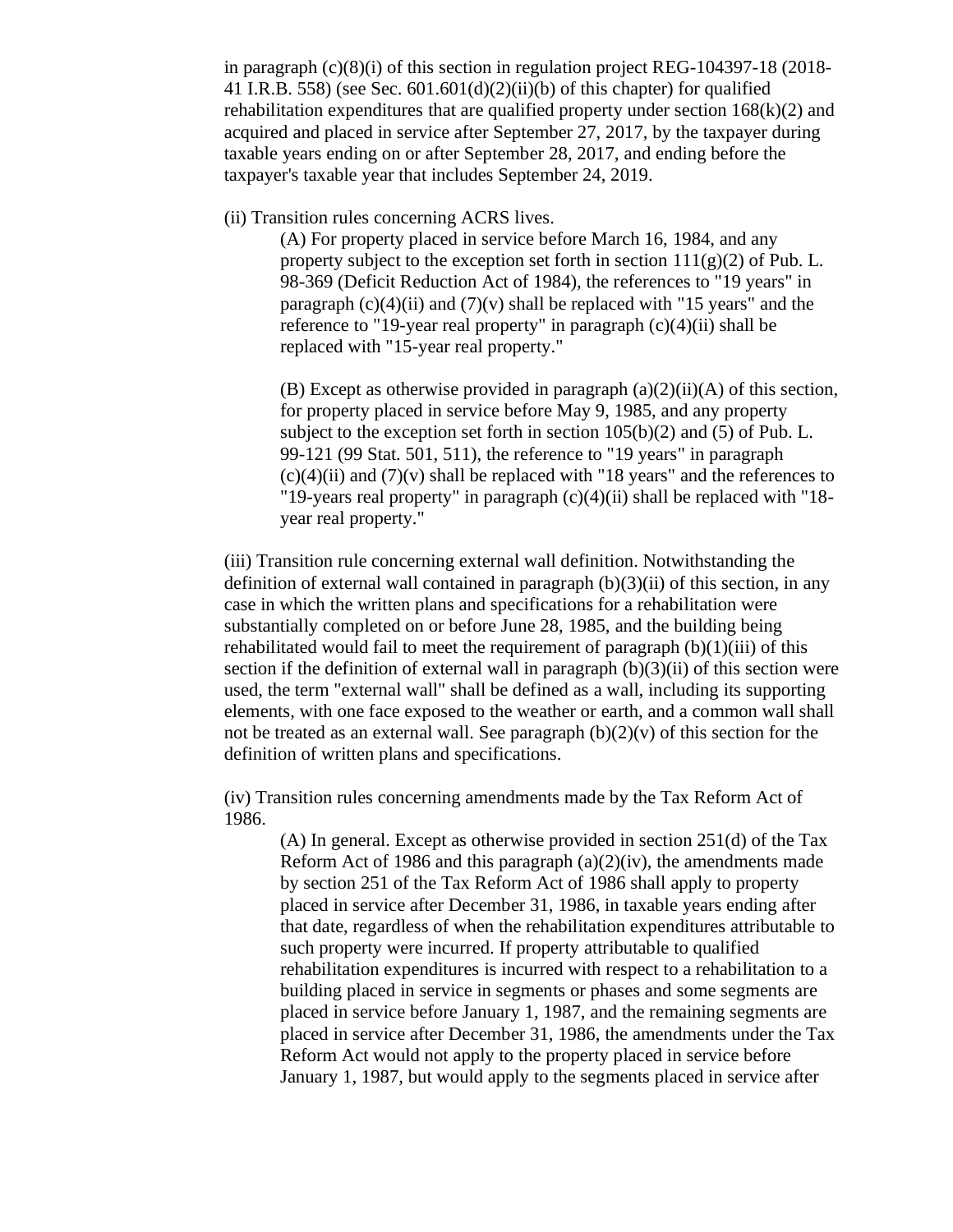December 31, 1986, unless one of the transition rules in paragraph  $(a)(2)(iv)(B)$  or  $(C)$  of this section applies.

(B) General transition rule. The amendments made by sections 251 and 201 of the Tax Reform Act of 1986 shall not apply to property that qualifies under section  $251(d)(2)$ , (3), or (4) of the Tax Reform Act of 1986. Property qualifies for the general transition rule in section 251(d)(2) of the Act if such property is placed in service before January 1, 1994, and if such property is placed in service as part of -

(1) A rehabilitation that was completed pursuant to a written contract that was binding on March 1, 1986, or

(2) A rehabilitation incurred in connection with property (including any leasehold interest) acquired before March 2, 1986, or acquired on or after such date pursuant to a written contract that was binding on March 1, 1986, if-

(i) Parts 1 and 2 of the Historic Preservation Certificate Application were filed with the Department of the Interior (or its designee) before March 2, 1986, or

(ii) The lesser of \$1,000,000 or 5 percent of the cost of the rehabilitation is incurred before March 2, 1986, or is required to be incurred pursuant to a written contract which was binding on March 1, 1986.

(C) Specific rehabilitations. See section  $251(d)(3)$  and (4) of the Tax Reform Act of 1986 for additional rehabilitations that are exempted from the amendments made by sections 251 and 201 of the Tax Reform Act of 1986.

(b)Definition of qualified rehabilitated building.

(1)In general. The term "qualified rehabilitated building" means any building and its structural components-

(i) That has been substantially rehabilitated (within the meaning of paragraph (b)(2) of this section) for the taxable year.

(ii) That was placed in service (within the meaning of  $\S1.46-3(d)$ ) as a building by any person before the beginning of the rehabilitation, and

(iii) That meets the applicable existing external wall retention test or the existing external wall and internal structural framework retention test in accordance with paragraph (b)(3) of this section.

The requirement in paragraph  $(b)(1)(iii)$  of this section does not apply to a certified historic structure. See paragraph (b)(4) and (5) of this section for additional requirements related to the definition of a qualified rehabilitated building.

(2)Substantially rehabilitated building.

(i) Substantial rehabilitation test. A building shall be treated as having been substantially rehabilitated for a taxable year only if the qualified rehabilitation expenditures (as defined in paragraph (c) of this section) incurred during any 24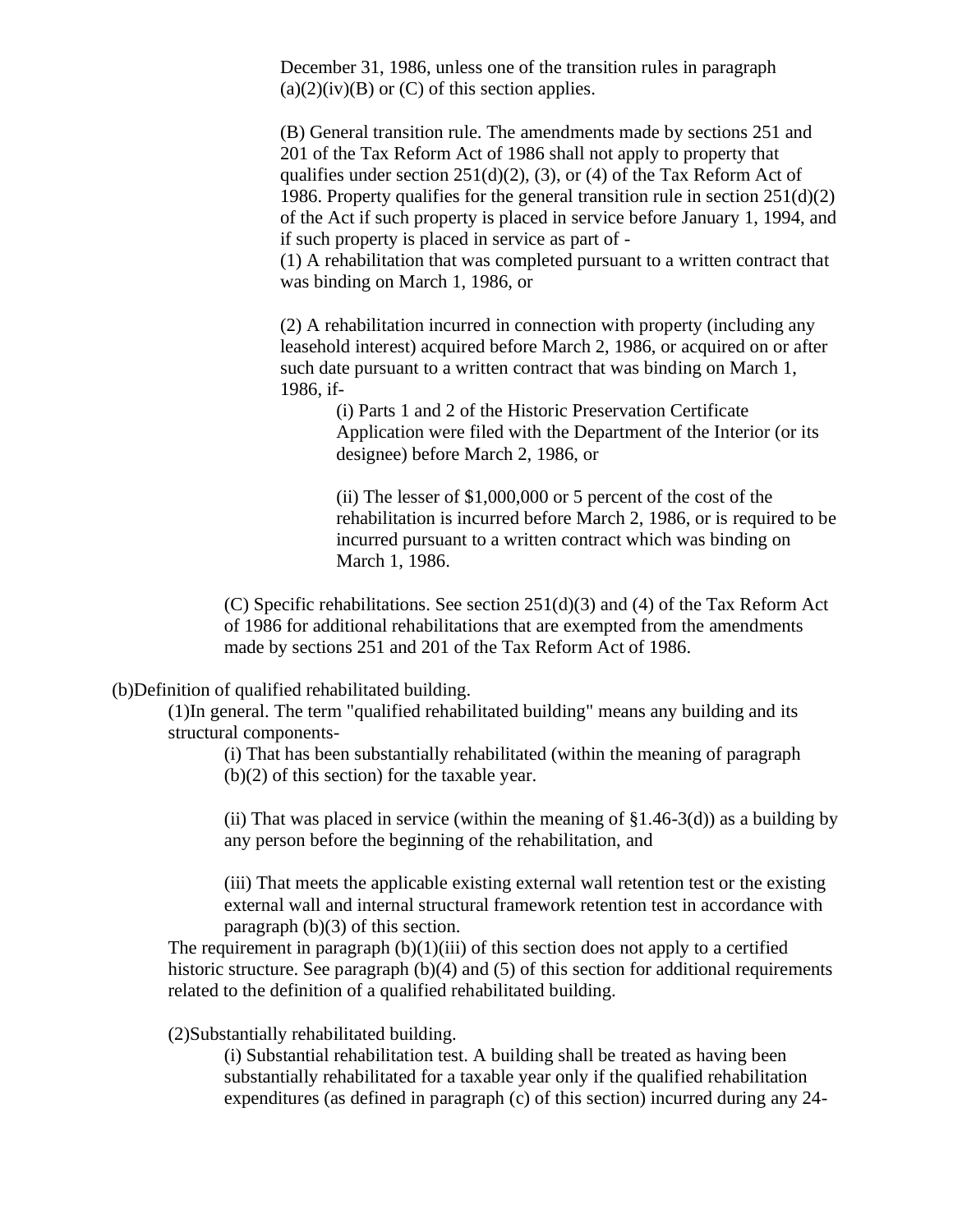month period selected by the taxpayer ending with or within the taxable year exceed the greater of-

(A) The adjusted basis of the building (and its structural components), or

(B) \$5,000.

(ii) Date to determine adjusted basis of the building.

(A) In general. The adjusted basis of the building (and its structural components) shall be determined as of the beginning of the first day of the 24-month period selected by the taxpayer or the first day of the taxpayer's holding period of the building (within the meaning of section  $1250(e)$ ), whichever is later. For purposes of determining the holding period under section 1250(e), any reconstruction that is part of the rehabilitation shall be disregarded.

(B) Special rules. In the event that a building is not owned by the taxpayer, the adjusted basis of the building shall be determined as of the date that would have been used if the owner had been the taxpayer. The adjusted basis of a building that is being rehabilitated by a taxpayer other than the owner shall thus be determined as of the beginning of the first day of the 24-month period selected by the taxpayer or the first day of the owner's holding period, whichever is later. Therefore, if a building that is being rehabilitated by a lessee is sold subject to the lease prior to the date that the lessee has substantially rehabilitated the building, the lessee's adjusted basis is determined as of the beginning of the first day of the new lessor's holding period or the beginning of the first day of the 24-month period selected by the lessee (the taxpayer), whichever is later. If, therefore, the first day of the new lessor's holding period were later than the first day of the 24-month period selected by the lessee (the taxpayer), the lessee's adjusted basis for purposes of the substantial rehabilitation test would be the same as the adjusted basis of the new lessor as determined under paragraph (b)(2)(vii) of this section. If a building is sold after the date that a lessee has substantially rehabilitated the building with respect to the original lessor's adjusted basis, however, the lessee's basis may be determined as of the first day of the 24-month period selected by the lessee or the first day of the original lessor's holding period, whichever is later, and the transfer of the building will not affect the adjusted basis for purposes of the substantial rehabilitation test. The preceding sentence shall not apply, however, if the building is sold to the lessee or a related party within the meaning of section 267(b) or section 707(b)(1).

(iii) Adjusted basis of the building.

(A) In general. The term "adjusted basis of the building" means the aggregate adjusted basis (within the meaning of section  $1011(a)$ ) in the building (and its structural components) of all the parties who have an interest in the building.

(B) Special rules. In the case of a building that is leased to one or more tenants in whole or in part, the adjusted basis of the building is determined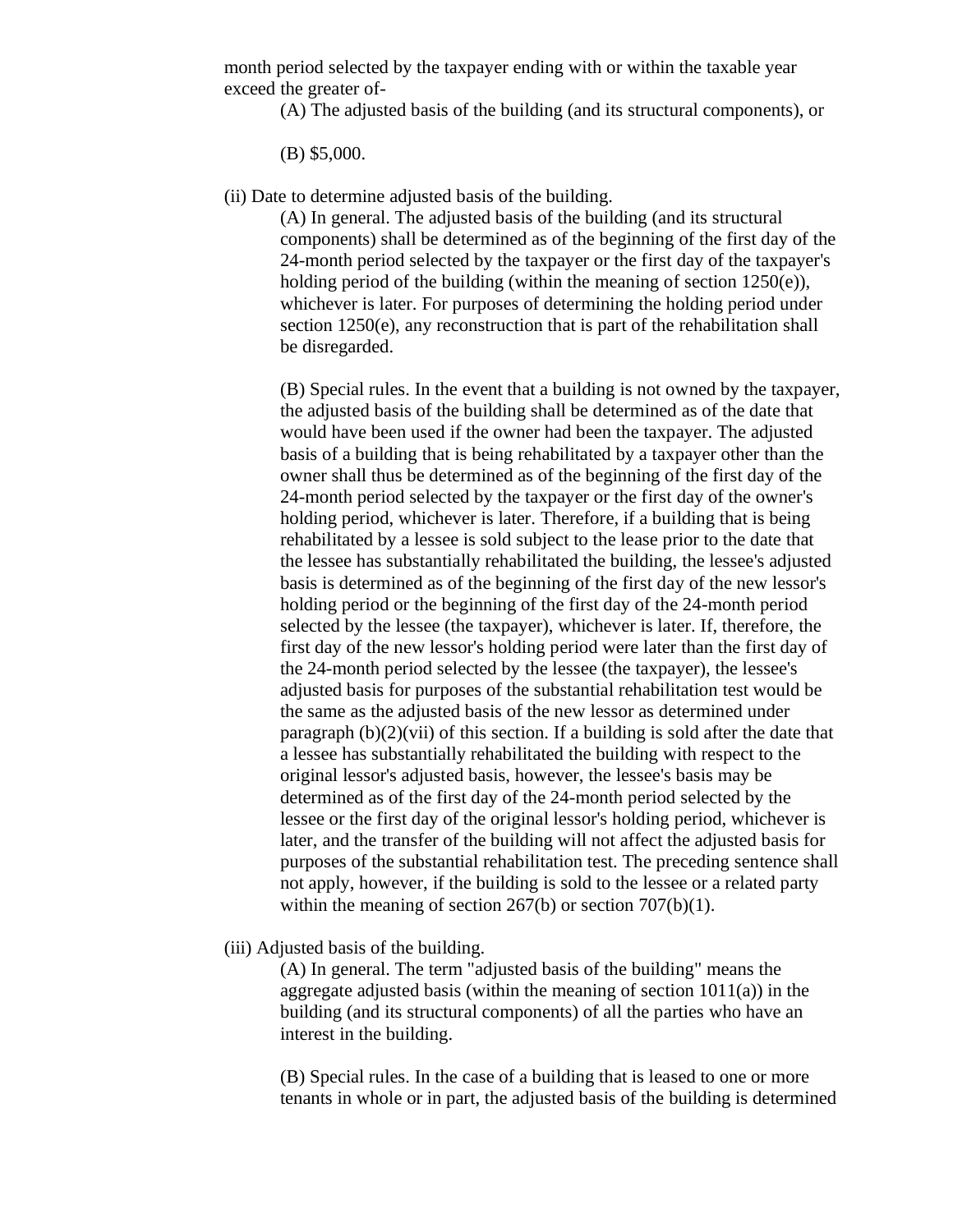by adding the adjusted basis of the owner (lessor) in the building to the adjusted basis of the lessee (or lessees) in the leasehold and any leasehold improvements that are structural components of the building. Similarly, in the case of a building that is divided into condominium units, the adjusted basis of the building means the aggregate adjusted basis of all of the respective condominium owners (including the basis of any lessee in the leasehold and leasehold improvements) in the building (and its structural components). If the adjusted basis of a building would be determined in whole or in part by reference to the adjusted basis of a person or persons other than the taxpayer (e.g., a rehabilitation by a lessee) and the taxpayer is unable to obtain the required information, the taxpayer must establish by clear and convincing evidence that the adjusted basis of such person or persons in the building on the date specified in paragraph  $(b)(2)(ii)$  of this section is an amount that is less than the amount of qualified rehabilitation expenditures incurred by the taxpayer. If no such amount can be so established, the adjusted basis of the building will be deemed to be the fair market value of the building on the relevant date. For purposes of determining the adjusted basis of a building, the portion of the adjusted basis of a building that is allocable to an addition (within the meaning of paragraph  $(b)(4)(ii)$  of this section) to the building that does not meet the age requirement in paragraph  $(b)(4)(i)$  of this section shall be disregarded. (See paragraph  $(b)(2)(vii)$  of this section for the rule applicable to the determination of the adjusted basis of a building when qualified rehabilitation expenditures are treated as incurred by the taxpayer.)

(iv) Rehabilitation. Rehabilitation includes renovation, restoration, or reconstruction of a building, but does not include an enlargement (within the meaning of paragraph  $(c)(10)$  of this section) of new construction. The determination of whether expenditures are attributable to the rehabilitation of an existing building or to new construction shall be based upon all the facts and circumstances.

(v) Special rule for phased rehabilitation. In the case of any rehabilitation that may reasonably be expected to be completed in phases set forth in written architectural plans and specifications completed before the physical work on the rehabilitation begins, paragraphs  $(b)(2)(i)$ ,  $(ii)$ , and  $(vii)$  of this section shall be applied by substituting "60-month period" for "24-month period." A rehabilitation may reasonably be expected to be completed in phases if it consists of two or more distinct stages of development. The determination of whether a rehabilitation consists of distinct stages and therefore may reasonably be expected to be completed in phases shall be made on the basis of all the relevant facts and circumstances in existence before physical work on the rehabilitation begins. For purposes of this paragraph and paragraph  $(a)(2)(iii)$  of this section, written plans that describe generally all phases of the rehabilitation process shall be treated as written architectural plans and specifications. Such written plans are not required to contain detailed working drawings or detailed specifications of the materials to be used. In addition, the taxpayer may include a description of work to be done by lessees in the written plans. For example, where the owner of a vacant four story building plans to rehabilitate two floors of the building and plans to require, as a

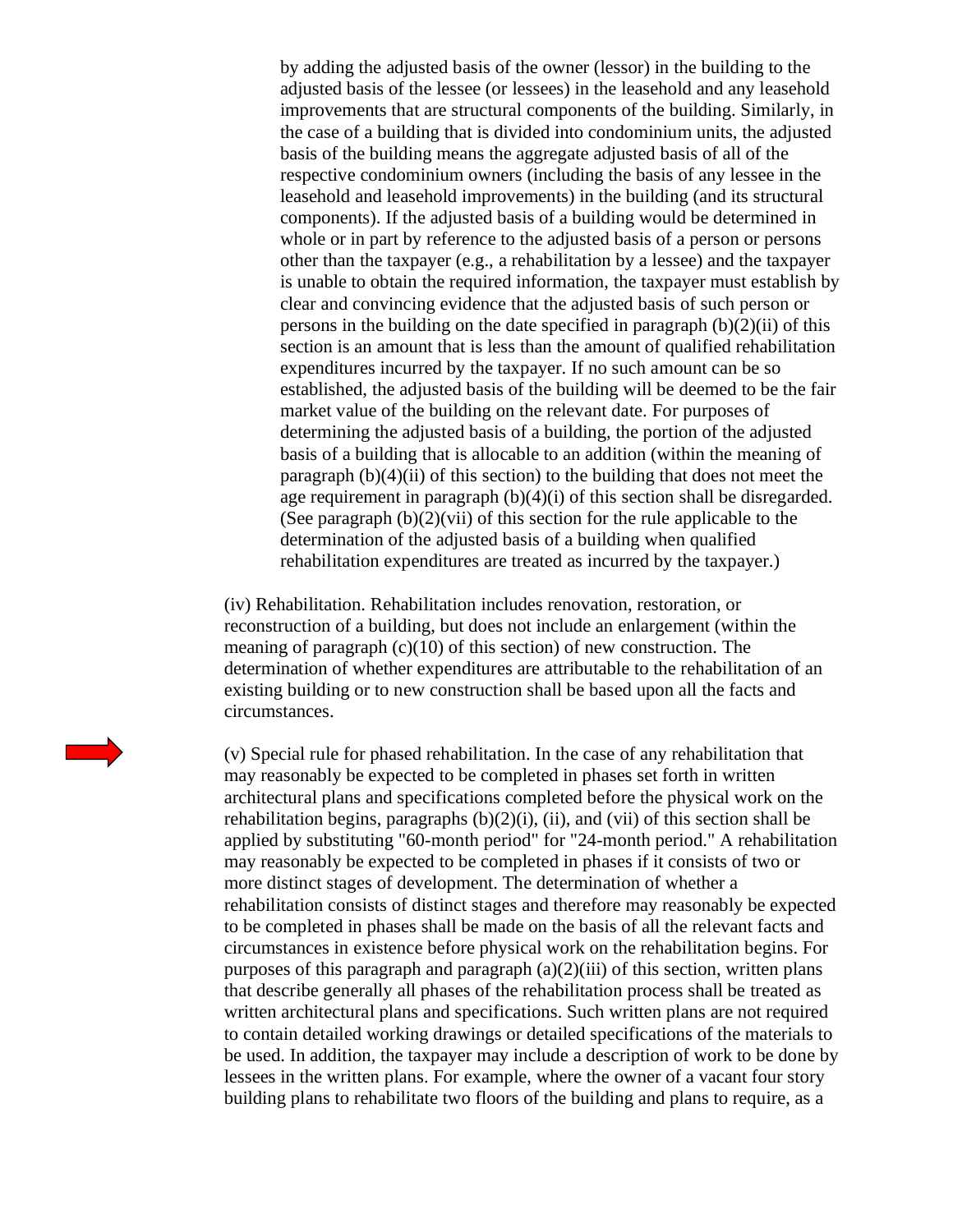condition of any lease, that tenants of the other two floors must rehabilitate those floors, the requirements of this paragraph  $(b)(2)(v)$  shall be met if the owner provides written plans for the rehabilitation work to be done by the owner and a description of the rehabilitation work that the tenants will be required to complete. The work required of the tenants may be described in the written plans in terms of minimum specifications (e.g., as to lighting, wiring, materials, appearance) that must be met by such tenants. See paragraph  $(b)(6)(i)$  of this section for the definition of physical work on a rehabilitation.

(vi) Treatment of expenses incurred by persons who have an interest in the building. For purposes of the substantial rehabilitation test in paragraph  $(b)(2)(i)$ of this section, the taxpayer may take into account qualified rehabilitation expenditures incurred during the same rehabilitation process by any other person who has an interest in the building. Thus, for example, to determine whether a building has been substantially rehabilitated, a lessee may include the expenditures of the lessor and of other lessees; a condominium owner may include the expenditures incurred by other condominium owners; and an owner may include the expenditures of the lessees.

(vii) Special rules when qualified rehabilitation expenditures are treated as incurred by the taxpayer. In the case where qualified rehabilitation expenditures are treated as having been incurred by a taxpayer under paragraph  $(c)(3)(ii)$  of this section, the transferee shall be treated as having incurred the expenditures incurred by the transferor on the date that the transferor incurred the expenditures with the meaning of paragraph  $(c)(3)(i)$  of this section. For purposes of the substantial rehabilitation test in paragraph  $(b)(2)(i)$  of this section, the transferee's adjusted basis in the building shall be determined as of the beginning of the first day of a 24-month period, or the first day of the transferee's holding period, whichever is later, as provided in paragraph  $(b)(2)(ii)$  of this section. The transferee's basis as of the first day of the transferee's holding period for purposes of the substantial rehabilitation test in paragraph  $(b)(2)(i)$  of this section, however, shall be considered to be equal to the transferee's basis in the building on such date less-

(A) The amount of any qualified rehabilitation expenditures incurred (or treated as having been incurred) by the transferor during the 24-month period that are treated as having been incurred by the transferee under paragraph  $(c)(3)(ii)$  of this section, and

(B) The amount of qualified rehabilitation expenditures incurred before the transfer and during the 24-month period by any other person who has an interest in the building (e.g., a lessee of the transferor). The preceding sentence shall not apply, however, unless the transferee's basis in the building is determined with reference to (1) the transferee's cost of the building (including the rehabilitation expenditures), (2) the transferor's basis in the building (where such basis includes the amount of the expenditures), or (3) any other amount that includes the cost of the rehabilitation expenditures. In the event that the transferee's basis is determined with reference to an amount not described above (e.g., transferee's basis in one building is determined with reference to the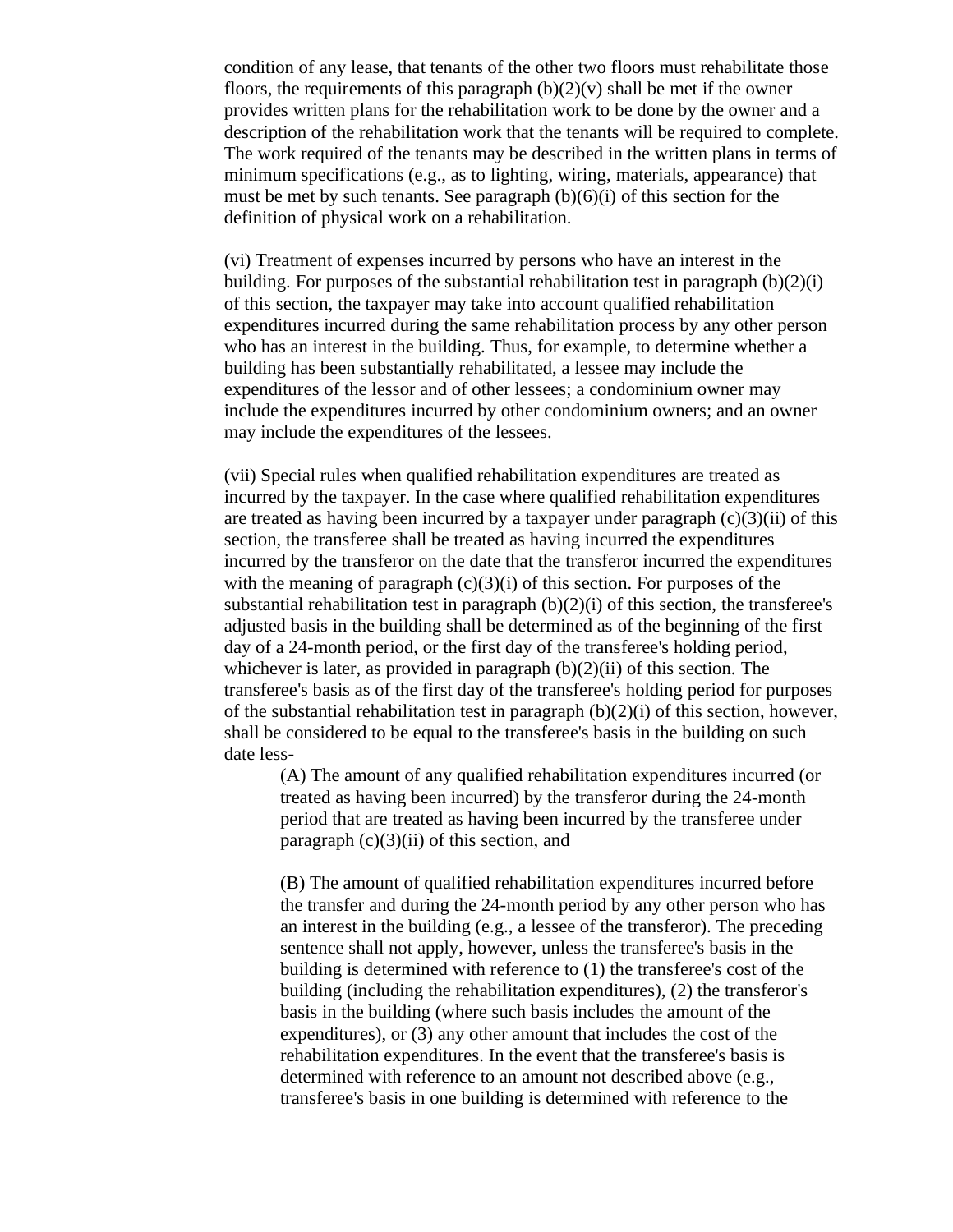transferee's basis in another building under section 1031(d)), the amount of the expenditures incurred by the transferor and treated as having been incurred by the transferee are not deducted from the transferee's basis for purposes of the substantial rehabilitation test. If a transferee's basis is determined under section 1014 or section 1022, any expenditures incurred by the decedent within the measuring period that are treated as having been incurred by the transferee under paragraph  $(c)(3)(ii)$  of this section shall decrease the transferee's basis for purposes of the substantial rehabilitation test.

(viii) Statement of adjusted basis, measuring period, and qualified rehabilitation expenditures. In the case of any tax return filed after August 27, 1985, on which an investment tax credit for property, described in section  $48(a)(1)(E)$  is claimed, the taxpayer shall indicate by way of a marginal notation on, or a supplemental statement attached to, Form 3468-

(A) The beginning and ending dates for the measuring period selected by the taxpayer under section  $48(g)(1)(C)(i)$  and paragraph (b)(2) of this section,

(B) The adjusted basis of the building (within the meaning of paragraph  $(b)(2)(iii)$  or (vii) of this section) as of the beginning of such measuring period, and

(C) The amount of qualified rehabilitation expenditures incurred, and treated as incurred, respectively, during such measuring period. Furthermore, for returns filed after August 27, 1985, if the adjusted basis of the building for purposes of the substantial rehabilitation test is determined in whole or in part by reference to the adjusted basis of a person, or persons, other than the taxpayer (e.g., a rehabilitation by a lessee), the taxpayer must attach to the Form 3468 filed with the tax return on which the credit is claimed a statement addressed to the District Director, signed by such third party, that states the first day of the third party's holding period and the amount of the adjusted basis of such third party in the building at the beginning of the measuring period or the first day of the holding period, whichever is later. If the taxpayer is unable to obtain the required information, that fact should be indicated and the taxpayer should state the manner in which the adjusted basis was determined and, if different, the fair market value of the building on the relevant date.

(ix) Partnerships and S corporations. If a building is owned by a partnership (i.e., the building is partnership property) or an S corporation, the substantial rehabilitation test shall be determined at the entity level. Thus, the entity shall compare the amount of qualified rehabilitation expenditures incurred during the measuring period against its basis in the building at the beginning of its holding period or the beginning of its measuring period, whichever is later. (See section 1223(2) for rules concerning the determination of a partnership's holding period in the case of a contribution of property to the partnership meeting the requirements of section 721.) The adjusted basis of the building to a partnership shall be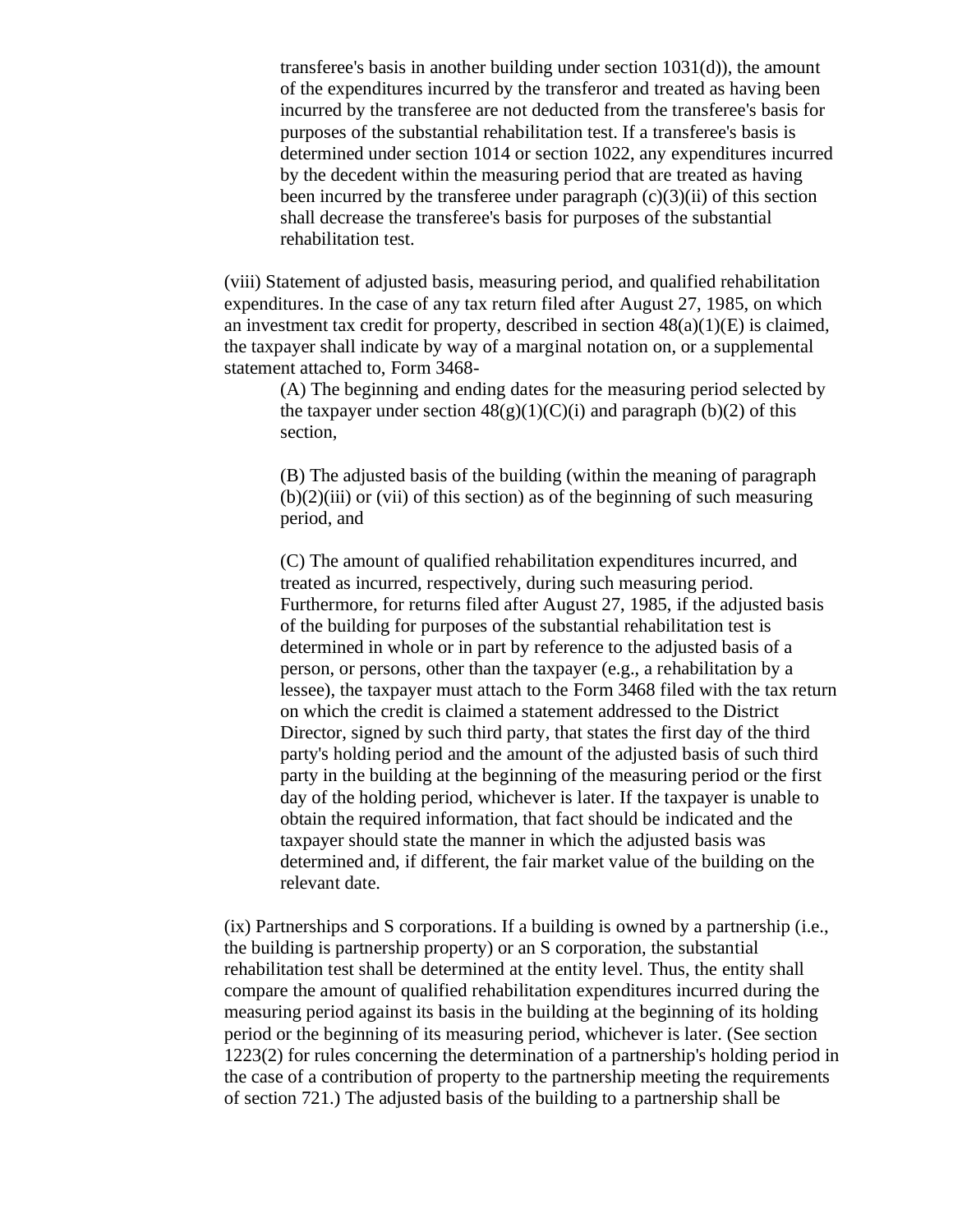determined by taking into account any adjustments to the basis of the building made under section 743 and section 734. Any adjustments to the building's basis that are made under section 743 or section 734 after the beginning of the partnership's holding period, but before the end of the measuring period, shall be deemed for purposes of the substantial rehabilitation test to have been made on the first day of the partnership's holding period. However, in such case, the partnership's basis in the building shall be reduced by the amount of qualified rehabilitation expenditures incurred by the partnership. In the case of any tax return filed after January 9, 1989 on which a credit is claimed by a partner or a shareholder of an S corporation for rehabilitation expenditures incurred by a partnership or an S corporation, the partner or shareholder shall indicate on the Form 3468 on which the credit is claimed the name, address, and identification number of the partnership or S corporation that incurred the rehabilitation expenditures, and the partnership or S corporation shall, by way of a marginal notation on or a supplemental statement attached to the entity's return, provide the information required by paragraph (b)(2)(viii) of this section.

(x) Examples. The following examples illustrate the application of the substantial rehabilitation test in this paragraph (b)(2):

Example (1). Assume that A, a calendar year taxpayer, purchases a building for \$140,000 on January 1, 1982, incurs qualified rehabilitation expenditures in the amount of \$48,000 (at the rate of \$4,000 per month) in 1982, \$100,000 in 1983, and \$20,000 (at the rate of \$2,000 per month) in the first ten months of 1984, and places the rehabilitated building in service on October 31, 1984. Assume that A did not have written architectural plans and specifications describing a phased rehabilitation within the meaning of paragraph  $(b)(2)(v)$  of this section in existence prior to the beginning of physical work on the rehabilitation. For purposes of the substantial rehabilitation test in paragraph (b)(2) of this section, A may select any 24-consecutive-month measuring period that ends in 1984, the taxable year in which the rehabilitated building was placed in service. Assume that on A's 1984 return, A selects a measuring period beginning on February 1, 1982, and ending on January 31, 1984, and specifies that A's basis in the building (within the meaning of section  $1011(a)$ ) was \$144,000 on February 1, 1982  $(140,000 + 44,000)$ . (The \$4,000 of rehabilitation expenditures incurred during January 1982 are included in A's basis under section 1011 even though such property has not been placed in service.) The amount of qualified rehabilitation expenditures incurred during the measuring period was \$146,000 (\$44,000 from February 1 to December 31, 1982, plus \$100,000 in 1983, plus \$2,000 in January 1984). The building shall be treated as "substantially rehabilitated" within the meaning of this paragraph  $(b)(2)$  for A's 1984 taxable year because the \$146,000 of expenditures incurred by A during the measuring period exceeded A's adjusted basis of \$144,000 at the beginning of the period. If the other requirements of section  $48(g)(1)$  and this paragraph are met, the building is treated as a qualified rehabilitated building, and A can treat as qualified rehabilitation expenditures the amount of \$168,000 (i.e., \$146,000 of expenditures incurred during the measuring period, \$4,000 of expenditures incurred prior to the beginning of the measuring period as part of the rehabilitation process, and \$18,000 of expenditures incurred after the measuring period during the taxable year within which the measuring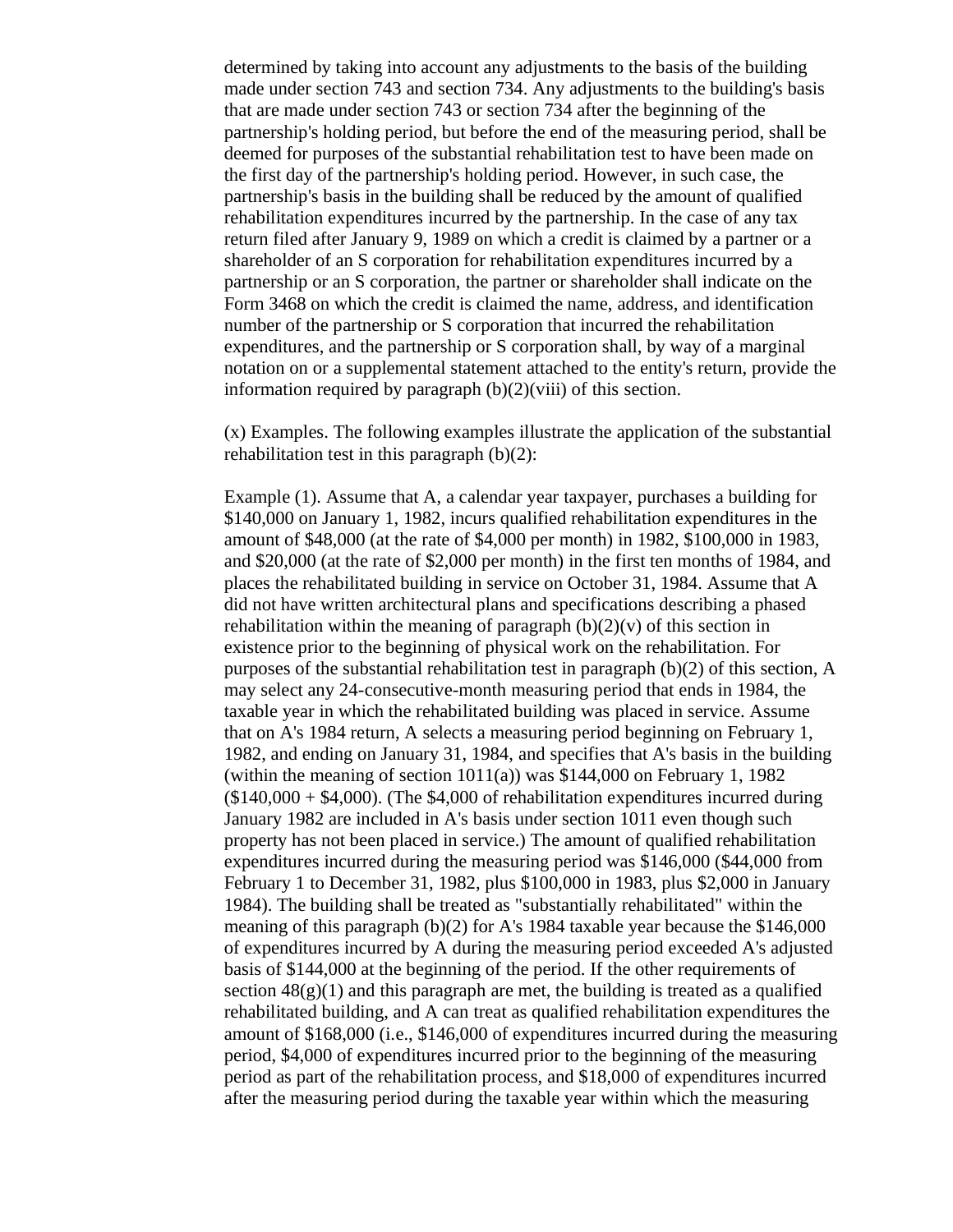period ends (See paragraph (c)(6) of this section.)). The result would generally be the same if the property attributable to the rehabilitation expenditures was placed in service as the expenditures were incurred, but A would have \$148,000 of qualified rehabilitation expenditures for 1983 and \$20,000 of qualified rehabilitation expenditures for 1984. (See paragraph (f)(2) of this section).

Example (2). Assume the same facts as in example (1), except that additional rehabilitation expenditures are incurred after the portion of the basis of the building attributable to qualified rehabilitation expenditures was placed in service on October 31, 1984. Such expenditures are incurred through the end of 1984 and in 1985 when the portion of the basis attributable to the additional expenditures is placed in service. The fact that the building qualified as a substantially rehabilitated building for A's 1984 taxable year has no effect on whether the building is a qualified rehabilitated building for property placed in service in A's 1985 taxable year. In order to determine whether the building is a qualified rehabilitated building for A's 1985 taxable year, A must select a measuring period that ends in 1985 and compare the expenditures incurred within that period with the adjusted basis as of the beginning of the period. Solely for the purpose of determining whether the building was substantially rehabilitated for A's 1985 taxable year, expenditures incurred during 1983 and 1984, even though considered in determining whether the building was substantially rehabilitated in 1984, may also be used to determine whether the building was substantially rehabilitated for A's 1985 taxable year, provided the expenditures were incurred during any 24-month measuring period selected by A that ends in 1985.

#### Example (3).

(i) Assume the B purchases a building for \$100,000 on January 1, 1982, and leases the building to C who rehabilitates the building. Assume that C, a calendar year taxpayer, places the property with respect to which rehabilitation expenditures were made in service in 1982 and selects December 31, 1982, as the end of the measuring period for purposes of the substantial rehabilitation test. The beginning of the measuring period is January 2, 1982, the beginning of B's holding period under section 1250(e), and the adjusted basis of the building is \$100,000. Accordingly, if C incurred more than \$100,000 of qualified rehabilitation expenditures during 1982, the building would be substantially rehabilitated within the meaning of paragraph  $(b)(2)(i)$  of this section. (ii) Assume the facts of example  $(3)(i)$ , except that after C begins physical work on the rehabilitation, but before C incurs \$100,000 of expenditures, D acquires the building, subject to C's lease, from B for \$200,000. D's holding period under section 1250(e) begins on the day after D acquired the building, and C's adjusted basis for purposes of the substantial rehabilitation test is \$200,000, less the the amount of expenditures incurred by C before the transfer. (See paragraph (b)(2)(ii) and (vii) of this section.) Accordingly, if C incurred more than \$200,000 (less the amount of expenditures incurred prior to the transfer) of qualified rehabilitation expenditures during 1982, the building would be substantially rehabilitated within the meaning of paragraph (b)(2) of this section. Under paragraph  $(b)(2)(ii)(B)$  of this section, however, C's adjusted basis for purposes of the substantial rehabilitation test would be \$100,000 if C had substantially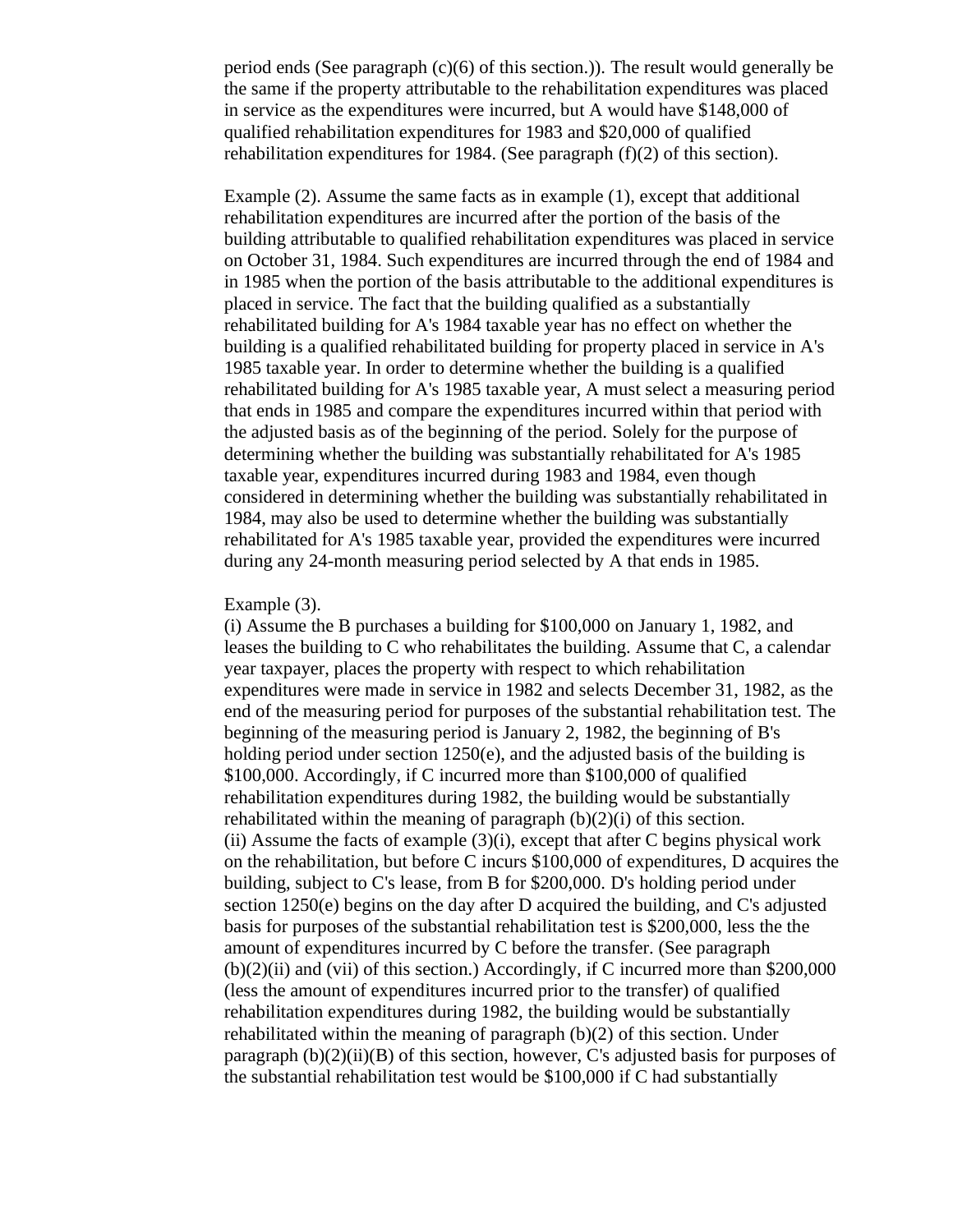rehabilitated the building (i.e., incurred more than \$100,000 in rehabilitation expenditures) prior to B's sale to D.

Example (4). E owns a building with a basis of \$10,000 and E incurs \$5,000 of rehabilitation expenditures. Before completing the rehabilitation project, E sells the building to F for \$30,000. Assume that F is treated under paragraph  $(c)(3)(ii)$ of this section as having incurred the \$5,000 of rehabilitation expenditures actually incurred by E. Because F's basis in the building is determined under section 1011 with reference to F's \$30,000 cost of the building (which includes the property attributable to E's rehabilitation expenditures), F's basis for purposes of the substantial rehabilitation test is \$25,000 (\$80,000 cost basis less \$5,000 rehabilitation expenditures treated as if incurred by F). (See paragraph  $(b)(2)(vi)$ ) of this section.) F would thus be required to incur more than \$20,000 of rehabilitation expenditures (in addition to the \$5,000 incurred by E and treated as having been incurred by F) during a measuring period selected by F to satisfy the substantial rehabilitation test.

Example (5). G owns Building I with a basis of \$10,000 and a fair market value of \$20,000. H owns Building II with a basis of \$5,000 and a fair market value of \$20,000, with respect to which H has incurred \$1,000 of rehabilitation expenditures. G and H exchange their buildings in a transaction that qualifies for nonrecognition treatment under section 1031. Assume that G is treated under paragraph  $(c)(3)(ii)$  of this section as having incurred \$1,000 of rehabilitation expenditures. G's basis in Building II, computed under section 1031(d), is \$10,000. G's basis in Building II is not determined with reference to (A) the cost of Building II, (B) H's basis in Building II (including the cost of the rehabilitation expenditures) or (C) any other amount that includes the cost of expenditures, but is instead determined with reference to G's basis in other property (Building I). Therefore, G's basis in Building II for purposes of the substantial rehabilitation test is not reduced by the \$1,000 of rehabilitation expenditures treated as if incurred by G. (See paragraph  $(b)(2)(vi)$  of this section.) Accordingly, G's basis in Building II for purposes of the substantial rehabilitation test is \$10,000, and G must incur additional rehabilitation expenditures in excess of \$9,000 within a measuring period selected by G to satisfy the test.

(3)Retention of existing external walls and internal structural framework.

(i) In general.

(A) Property placed in service after December 31, 1986. Except in the case of property that qualifies for the transition rules in paragraph  $(a)(2)(iv)(B)$ and (C) of this section, in the case of property that is placed in service after December 31, 1986, a building (other than a certified historic structure) meets the requirement in paragraph  $(b)(1)(iii)$  of this section only if in the rehabilitation process-

(1) 50 percent or more of the existing external walls of such building are retained in place as external walls;

(2) 75 percent or more of the existing external walls of such building are retained in place as internal or external walls, and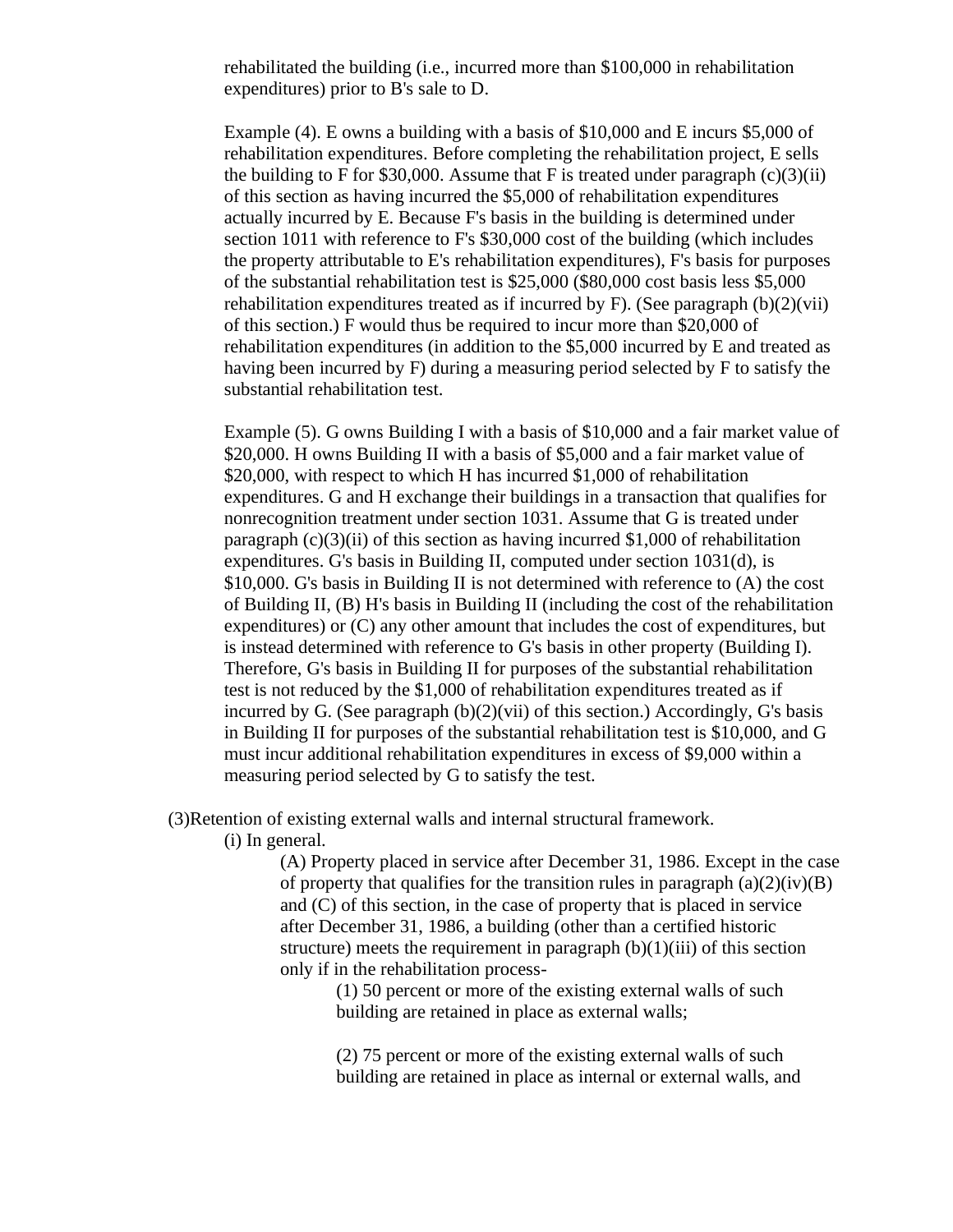(3) 75 percent or more of the internal structural framework of such building (as defined in paragraph  $(b)(3)(iii)$  of this section) is retained in place.

(B) Expenditures incurred before January 1, 1984, for property placed in service before January 1, 1987. With respect to rehabilitation expenditures incurred before January 1, 1984, for property that is either placed in service before January 1, 1987, or that qualifies for the transition rules in paragraph  $(a)(2)(iv)(B)$  or  $(C)$  of this section, a building meets the requirement in paragraph  $(b)(1)(iii)$  of this section only if 75 percent or more of the existing external walls of the building are retained in place as external walls in the rehabilitation process. If an addition to a building is not treated as part of a qualified rehabilitated building because it does not meet the 30-year requirement in paragraph  $(b)(4)(i)(B)$  of this section, then the external walls of such addition shall not be considered to be existing external walls of the building for purposes of section  $48(g)(1)(A)(iii)$  (as in effect prior to enactment of the Tax Reform Act of 1986), and this section.

(C) Expenditures incurred after December 31, 1983, for property placed in service before January 1, 1987. With respect to expenditures incurred after December 31, 1983, for property that is either placed in service before January 1, 1987, or that qualifies for the transition rules in paragraph  $(a)(2)(iv)(B)$  or  $(C)$  of this section, the requirement of paragraph  $(b)(1)(iii)$ of this section is satisfied only if in the rehabilitation process either the existing external wall retention requirement in paragraph  $(b)(3)(i)(B)$  of this section is satisfied, or:

(1) 50 percent or more of the existing external walls of the building are retained in place as external walls,

(2) 75 percent or more of the existing external walls are retained in place as internal or external walls, and

(3) 75 percent or more of the existing internal structural framework of such building is retained in place.

(D) Area of external walls and internal structural framework. The determinations required by paragraph  $(b)(3)(i)(A)$ ,  $(B)$ , and  $(C)$  of this section shall be based upon the area of the external walls or internal structural framework that is retained in place compared to the total area of each prior to the rehabilitation. The area of the existing external walls and internal structural framework of a building shall be determined prior to any destruction, modification, or construction of external walls or internal structural framework that is undertaken by any party in anticipation of the rehabilitation.

(ii) Definition of external wall. For purposes of this paragraph (b), a wall includes both the supporting elements of the wall and the nonsupporting elements, (e.g., a curtain, windows or doors) of the wall. Except as otherwise provided in this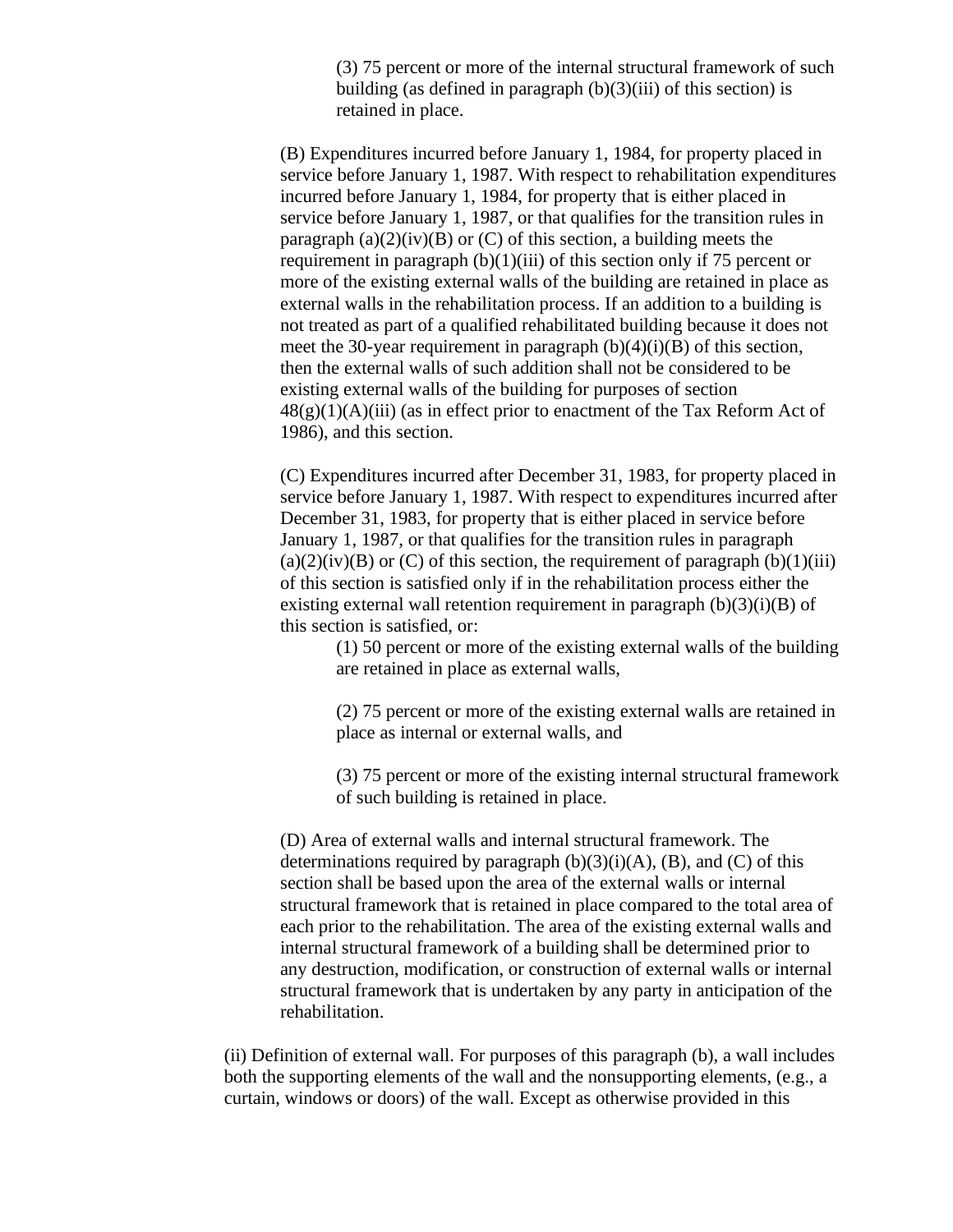paragraph (b)(3), the term "external wall" includes any wall that has one face exposed to the weather, earth, or an abutting wall of an adjacent building. The term "external wall" also includes a shared wall (i.e., a single wall shared with an adjacent building), generally referred to as a "party wall," provided that the shared wall has no windows or doors in any portion of the wall that does not have one face exposed to the weather, earth, or an abutting wall. In general, the term "external wall" includes only those external walls that form part of the outline or perimeter of the building or that surround an uncovered courtyard. Therefore, the walls of an uncovered internal shaft, designed solely to bring light or air into the center of a building, which are completely surrounded by external walls of the building and which enclose space not designated for occupancy or other use by people (other than for maintenance or emergency), are not considered external walls. Thus, for example, a wall of a light well in the center of a building is not an external wall. However, walls surrounding an outdoor space which is usable by people, such as a courtyard, are external walls.

(iii) Definition of internal structural framework. For purposes of this section, the term "internal structural framework" includes all load-bearing internal walls and any other internal structural supports, including the columns, girders, beams, trusses, spandrels, and all other members that are essential to the stability of the building.

(iv) Retained in place. An existing external wall is retained in place if the supporting elements of the wall are retained in place. An existing external wall is not retained in place if the supporting elements of the wall are replaced by new supporting elements. An external wall is retained in place, however, if the supporting elements are reinforced in the rehabilitation, provided that such supporting elements of the external wall are retained in place. An external wall also is retained in place if it is covered (e.g., with new siding). Moreover, an external wall is retained in place if the existing curtain is replaced with a new curtain, provided that the structural framework that provides for the support of the existing curtain is retained in place. An external wall is retained in place notwithstanding that the existing doors and windows in the wall are modified, eliminated, or replaced. An external wall is retained in place if the wall is disassembled and reassembled, provided the same supporting elements are used when the wall is reassembled and the configuration of the external walls of the building after the rehabilitation is the same as it was before the rehabilitation process commenced. Thus, for example, a brick wall is considered retained in place even though the original bricks are removed (for cleaning, etc.) and replaced to form the wall. The principles of this paragraph  $(b)(3)(iv)$  shall also apply to determine whether internal structural framework of the building is retained in place.

(v) Effect of additions. If an existing external wall is converted into an internal wall (i.e., a wall that is not an external wall), the wall is not retained in place as an external wall for purposes of this section.

(vi) Examples. The provisions of this paragraph (b)(3) may be illustrated by the following examples: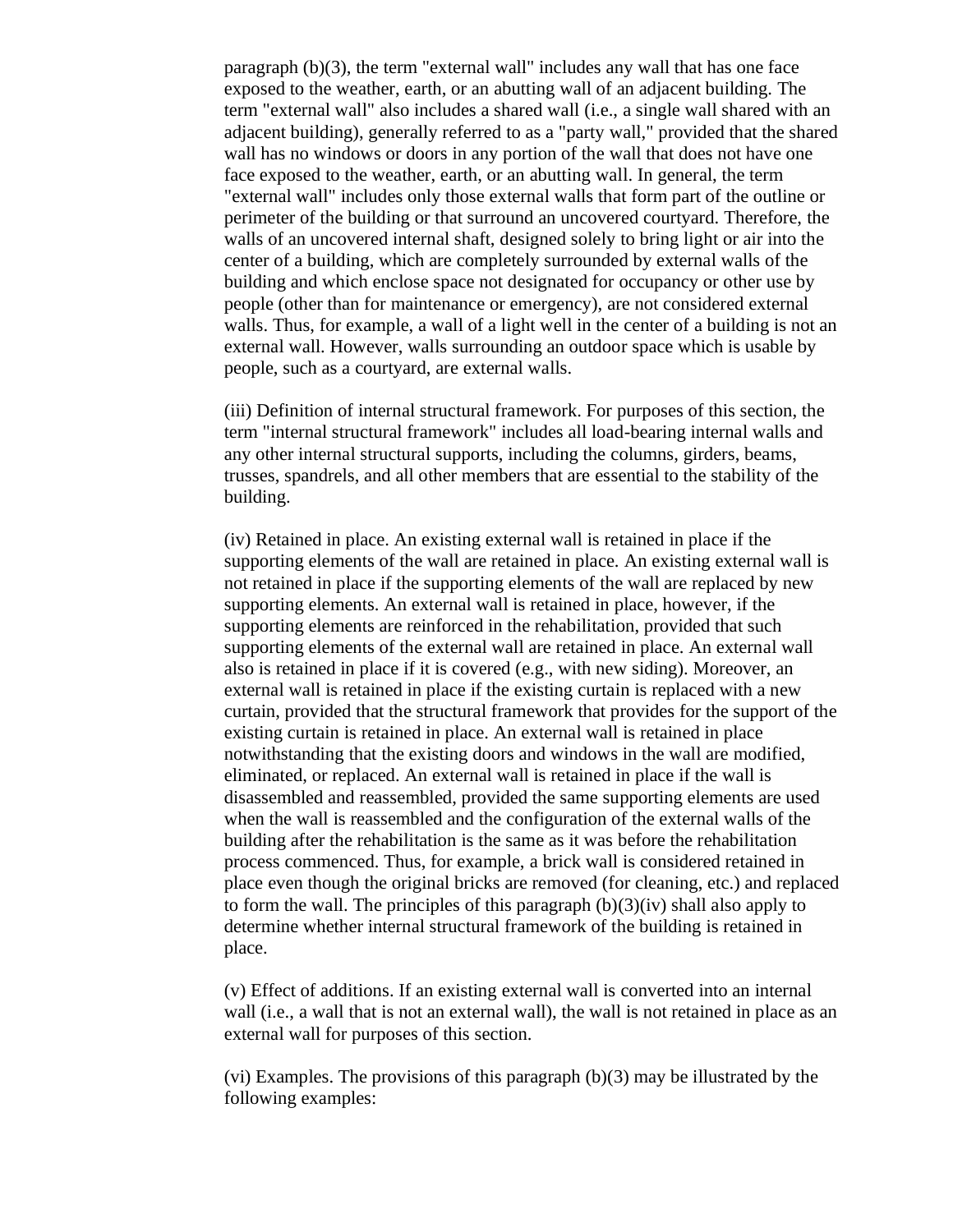Example (1). Taxpayer A rehabilitated a building all of the walls of which consisted of wood siding attached to gypsum board sheets (which covered the supporting elements of the wall, i.e., studs). A covered the existing wood siding with aluminum siding as part of a rehabilitation that otherwise qualified under this subparagraph. The addition of the aluminum siding does not affect the status of the existing external walls as external walls and they would be considered to have been retained in place.

Example (2). Taxpayer B rehabilitated a building, the external walls of which had a masonry curtain. The masonry on the wall face was replaced with a glass curtain. The steel beam and girders supporting the existing masonry curtain were retained in place. The walls of the building are considered to be retained in place as external walls, notwithstanding the replacement of the curtain.

Example (3). Taxpayer C rehabilitated a building that has two external walls measuring 75′ x 20′ and two other external walls measuring 100′ x 20′ C demolished one of the larger walls, including its supporting elements and constructed a new wall. Because one of the larger walls represents more than 25 percent of the area of the building's external walls, C has not satisfied the requirements that 75 percent of the existing external walls must be retained in place as either internal or external walls. If however, C had not demolished the wall, but had converted it into an internal wall (e.g., by building a new external wall), the building would satisfy the external wall requirements.

Example (4). The facts are the same as in example (3), except that C does not tear down any walls, but builds an addition that results in one of the smaller walls becoming an internal wall. In addition, C enlarged 8 of the existing windows on one of the larger walls, increasing them from a size of  $3' \times 4'$  to  $6' \times 8'$  Since the smaller wall accounts for less than 25 percent of the total wall area, C has satisfied the requirement that 75 percent of the existing external walls must be retained in place as external walls in the rehabilitation process. The enlargement of the existing windows on the larger wall does not affect its status as an external wall.

Example (5). Taxpayer D rehabilitated a building that was in the center of a row of three buildings. The building being rehabilitated by D shares its side walls with the buildings on either side. The shared walls measure  $100' \times 20'$  and the rear and front walls measure  $75' \times 20'$  As part of a rehabilitation, D tears down and replaces the front wall. Because the shared walls as well as the front and back walls are considered external walls and the front wall accounts for less than 25 percent of the total external wall area (including the shared walls), D has satisfied the requirement that 75 percent of the existing external walls must be retained in place as external walls in the rehabilitation process.

## (4)Age requirement.

### (i) In general.

(A) Property placed in service after December 31, 1986. Except in the case of property that qualifies for the transition rules in paragraph  $(a)(2)(iv)(B)$ or (C) of this section, a building other than a certified historic structure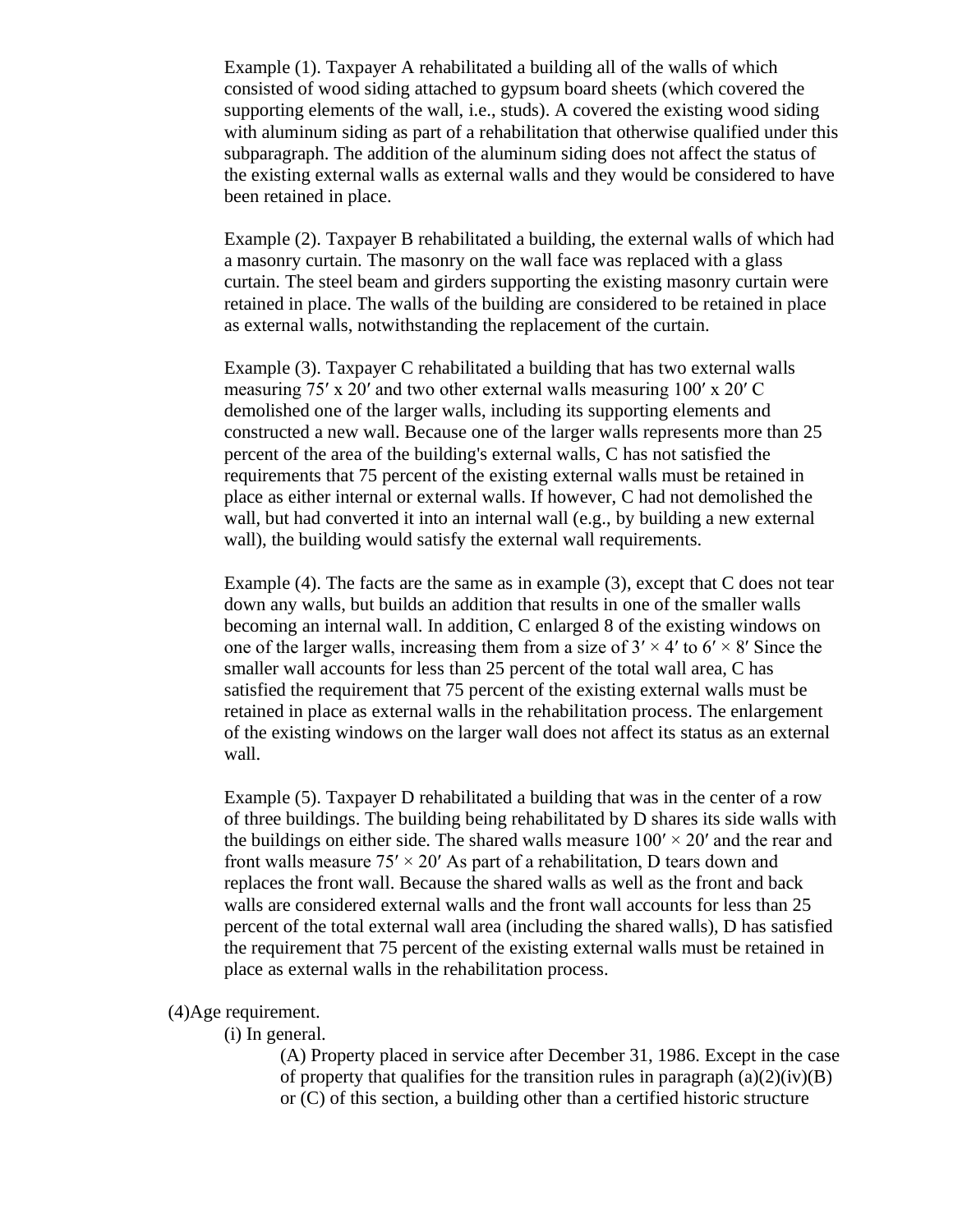shall not be considered a qualified rehabilitated building unless the building was first placed in service (within the meaning of §1.46-3(d)) before January 1, 1936.

(B) Property placed in service before January 1, 1987, and property qualifying under a transition rule. In the case of property placed in service before January 1, 1987, and property that qualifies under the transition rules in paragraph  $(a)(2)(iv)(B)$  or  $(C)$  of this section, a building other than a certified historic structure is considered a qualified rehabilitated building only if a period of at least 30 years has elapsed between the date physical work on the rehabilitation of the building began and the date the building was first placed in service (within the meaning of §1.46-3(d)) as a building by any person.

(ii) Additions. A building that was first placed in service before 1936 in the case described in paragraph  $(b)(4)(i)(A)$  of this section, or at least 30 years before physical work on the rehabilitation began in the case described in paragraph  $(b)(4)(i)(B)$  of this section, will not be disqualified because additions to such building have been added since 1936 in the case described in paragraph  $(b)(4)(i)(A)$  of this section, or are less than 30 years old in the case described in paragraph  $(b)(4)(i)(B)$ . Such additions, however, shall not be treated as part of the qualified rehabilitated building. The term "addition" means any construction that resulted in any portion of an external wall becoming an internal wall, that resulted in an increase in the height of the building, or that increased the volume of the building.

(iii) Vacant periods. The determinations required by paragraph  $(b)(4)(i)$  of this section include periods during which a building was vacant or devoted to a personal use and is computed without regard to the number of owners or the identify of owners during the period.

(5)Location at which the rehabilitation occurs. A building, other than a certified historic structure is not a qualified rehabilitated building unless it has been located where it is rehabilitated since before 1936 in the case described in paragraph  $(b)(4)(i)(A)$  of this section. Similarly, in the case described in paragraph  $(b)(4)(i)(B)$  of this section, a building, other than a certified historic structure, is not a qualified rehabilitation building unless it has been located where it is rehabilitated for the thirty-year period immediately preceding the date physical work on the rehabilitation began in the case of a "30-year building" or the forty-year period immediately preceding the date physical work on the rehabilitation began in the case of a "40-year building." (See  $$1.46-1(q)(1)(iii)$  for the definitions of "30-year building" and "40-year building.")

(6)Definition and special rule.

(i) Physical work on a rehabilitation. For purposes of this section, "physical work on a rehabilitation" begins when actual construction, or destruction in preparation for construction, begins. The term "physical work on a rehabilitation," however, does not include preliminary activities such as planning, designing, securing financing, exploring, researching, developing plans and specifications, or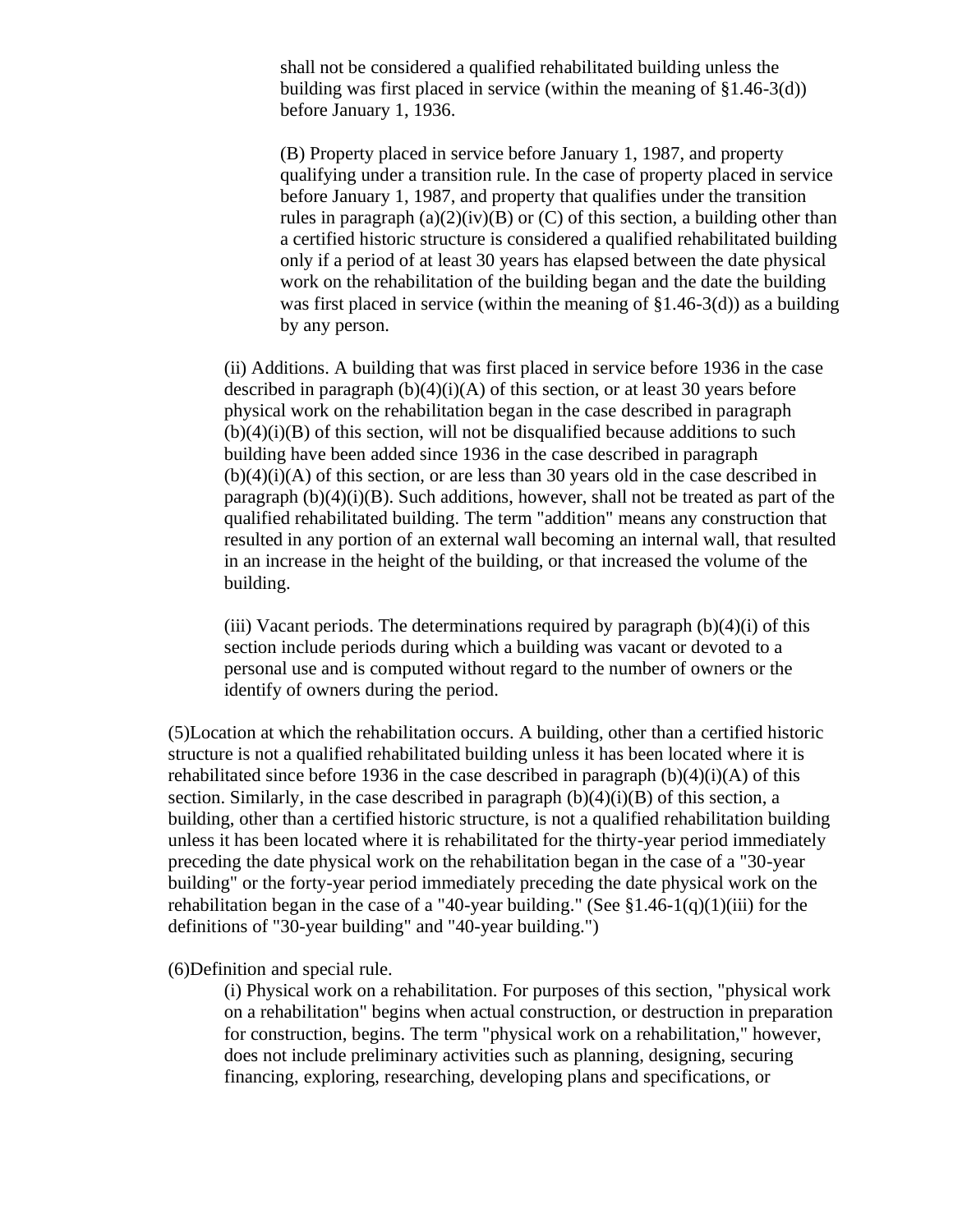stabilizing a building to prevent deterioration (e.g., placing boards over broken windows).

(ii) Special rule for adjoining buildings that are combined. For purposes of this paragraph (b), if as part of a rehabilitation process two or more adjoining buildings are combined and placed in service as a single building after the rehabilitation process, then, at the election of the taxpayer, all of the requirements for a qualified rehabilitated building in section  $48(g)(1)$  and this section may be applied to the constituent adjoining buildings in the aggregate. For example, if such requirements are applied in the aggregate, any shared walls or abutting walls between the constituent buildings that would otherwise be treated as external walls (within the meaning of paragraph (b)(3) of this section) would not be treated as external walls of the building, and the substantial rehabilitation test in paragraph (b)(2) of this section would be applied to the aggregate expenditures with respect to all of the constituent buildings and to the aggregate adjusted basis of all of the constituent buildings. A taxpayer shall elect the special rule of this paragraph  $(b)(6)(ii)$  for adjoining buildings by indicating by way of a marginal notation on, or a supplemental statement attached to, the Form 3468 on which a credit is first claimed for qualified rehabilitation expenditures with respect to such buildings that such buildings are a single qualified rehabilitated building because of the application of the special rule in this paragraph  $(b)(6)(ii)$ .

## (c)Definition of qualified rehabilitation expenditures.

(1)In general. Except as otherwise provided in paragraph (c)(7) of this section, the term "qualified rehabilitation expenditure" means any amount that is-

(i) Properly chargeable to capital account (as described in paragraph  $(c)(2)$  of this section),

(ii) Incurred by the taxpayer after December 31, 1981 (as described in paragraph  $(c)(3)$  of this section),

(iii) For property for which depreciation is allowable under section 168 and which is real property described in paragraph (c)(4) of this section, and

(iv) Made in connection with the rehabilitation of a qualified rehabilitated building (as described in paragraph  $(c)(5)$  of this section).

(2)Chargeable to capital account. For purposes of paragraph  $(c)(1)$  of this section, amounts are chargeable to capital account if they are properly includible in computing basis of real property under §1.46-3(c). Amounts treated as an expense and deducted in the year they are paid or incurred or amounts that are otherwise not added to the basis of real property described in paragraph (c)(4) of this section do not qualify. For purposes of this paragraph (c), amounts incurred for architectural and engineering fees, site survey fees, legal expenses, insurance premiums, development fees, and other construction related costs, satisfy the requirement of this paragraph  $(c)(2)$  if they are added to the basis of real property that is described in paragraph (c)(4) of this section. Construction period interest and taxes that are amortized under section 189 (as in effect prior to its repeal by the Tax Reform Act of 1986) do not satisfy the requirement of this paragraph (c)(2). If, however, such interest and taxes are treated by the taxpayer as chargeable to capital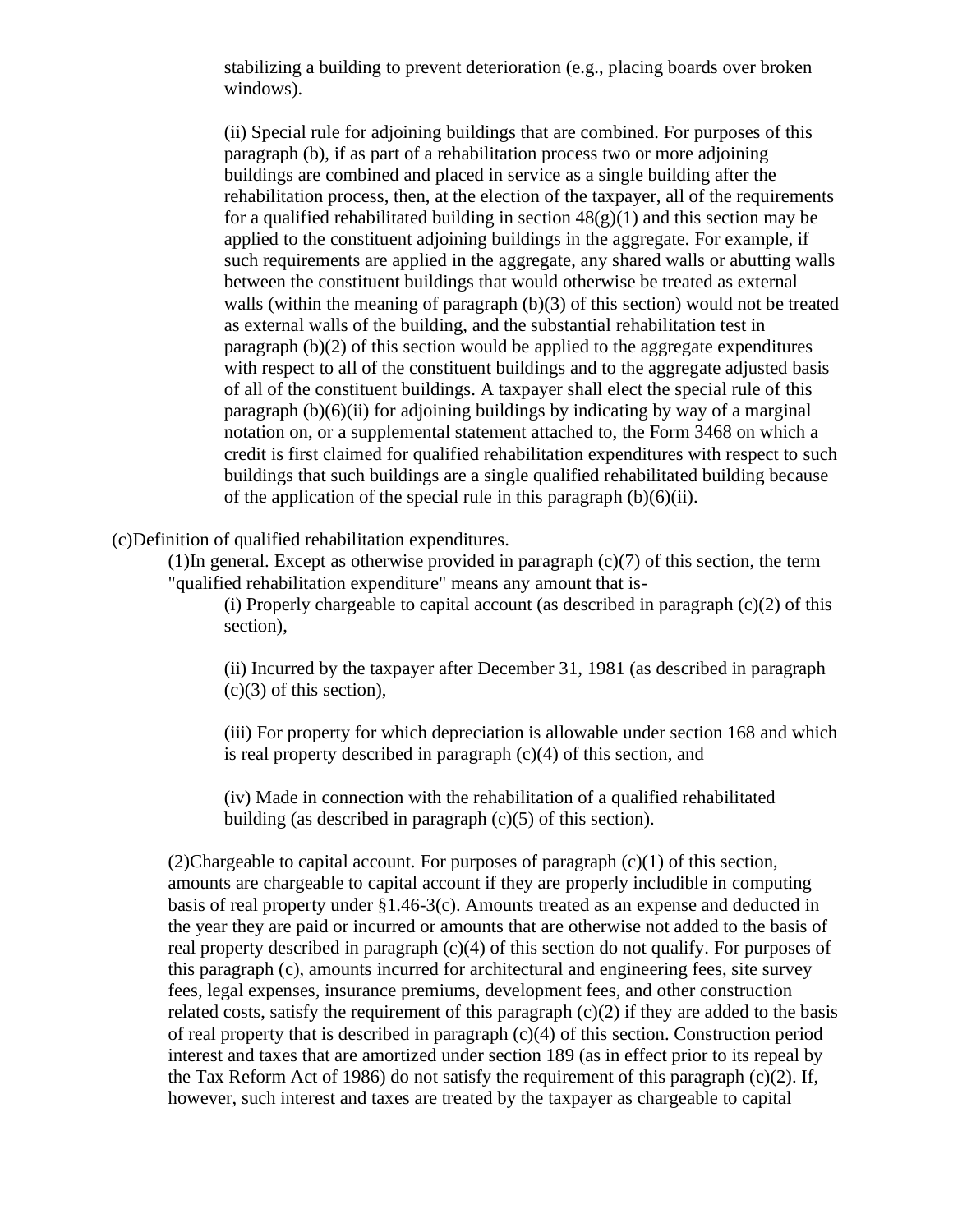account with respect to property described in paragraph (c)(4) of this section, they shall be treated in the same manner as other costs described in this paragraph  $(c)(2)$ . Any construction period interest or taxes or other fees or costs incurred in connection with the acquisition of a building, any interest in a building, or land, are subject to paragraph  $(c)(7)(ii)$  of this section. See paragraph  $(c)(9)$  of this section for additional rules concerning interest.

(3)Incurred by the taxpayer.

(i) In general. Qualified rehabilitation expenditures are incurred by the taxpayer for purposes of this section on the date such expenditures would be considered incurred under an accrual method of accounting, regardless of the method of accounting used by the taxpayer with respect to other items of income and expense. If qualified rehabilitation expenditures are treated as having been incurred by a taxpayer under paragraph  $(c)(3)(ii)$  of this section, the taxpayer shall be treated as having incurred the expenditures on the date such expenditures were incurred by the transferor.

(ii) Qualified rehabilitation expenditures treated as incurred by the taxpayer. (A) Where rehabilitation expenditures are incurred with respect to a building by a person (or persons) other than the taxpayer and the taxpayer subsequently acquires the building, or a portion of the building to which some or all of the expenditures are allocable (e.g., a condominium unit to which rehabilitation expenditures have been allocated), the taxpayer acquiring such property shall be treated as having incurred the rehabilitation expenditures actually incurred by the transferor (or treated as incurred by the transferor under this paragraph  $(c)(3)(ii)$ ) allocable to the acquired property, provided that-

> (1) The building, or the portion of the building, acquired by the taxpayer was not used (or, if later, was not placed in service (as defined in paragraph  $(f)(2)$  of this section)) after the rehabilitation expenditures were incurred and prior to the date of acquisition, and

> (2) No credit with respect to such qualified rehabilitation expenditures is claimed by anyone other than the taxpayer acquiring the property. For purposes of this paragraph  $(c)(3)(ii)$ , use shall mean actual use, whether personal or business. In the case of a building that is divided into condominium units, expenditures attributable to the common elements shall be allocable to the individual condominium units in accordance with the principles of paragraph  $(c)(10)(ii)$  of this section. Furthermore, for purpose of this paragraph  $(c)(3)(ii)$ , a condominium unit's share of the common elements shall not be considered to have been used (or placed in service) prior to the time that the particular condominium unit is used.

(B) The amount of rehabilitation expenditures described in paragraph  $(c)(3)(ii)(A)$  of this section treated as incurred by the taxpayer under this paragraph shall be the lesser of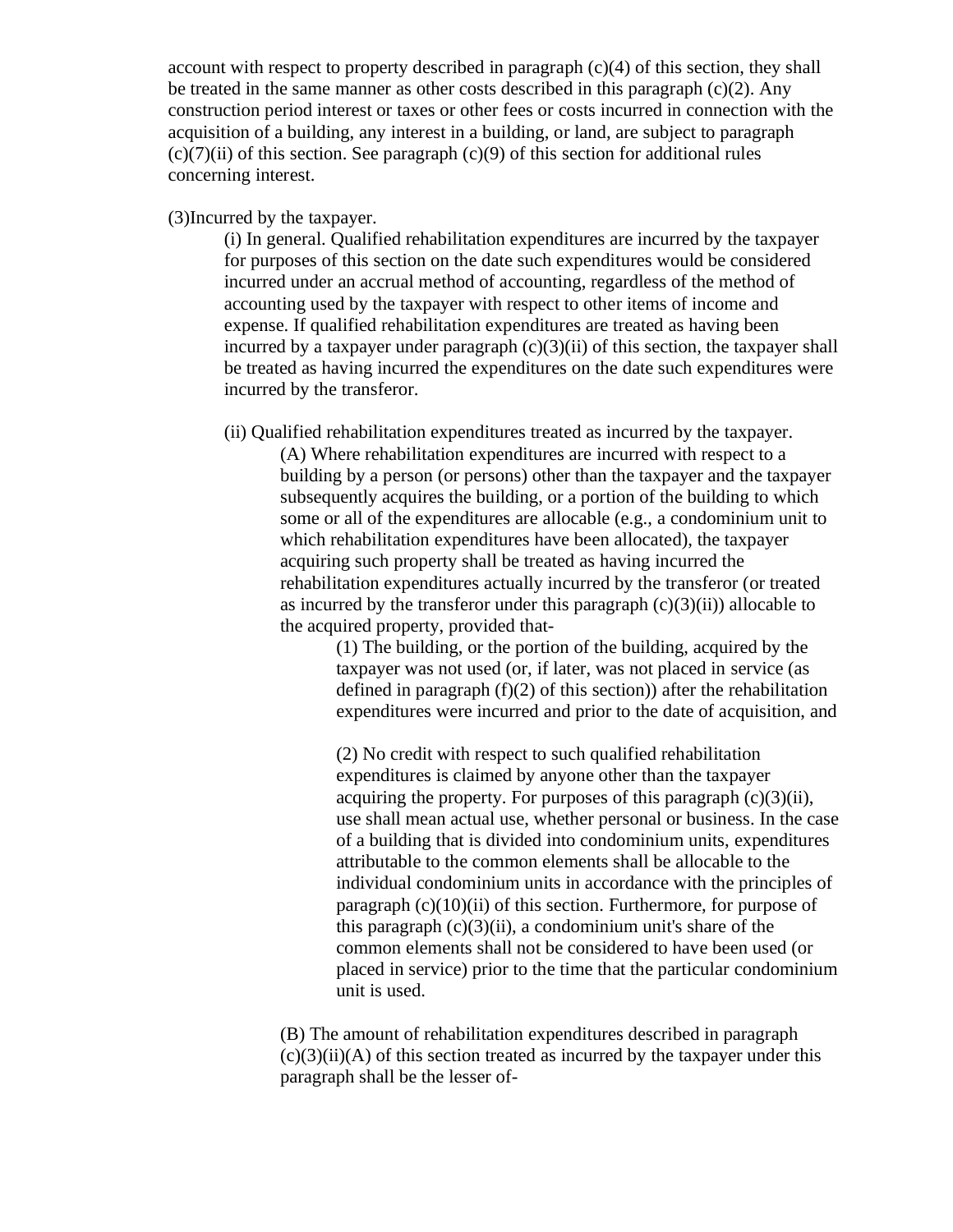(1) The amount of rehabilitation expenditures incurred before the date on which the taxpayer acquired the building (or portion thereof) to which the rehabilitation expenditures are attributable, or

(2) The portion of the taxpayer's cost or other basis for the property that is properly allocable to the property resulting from the rehabilitation expenditures described in paragraph  $(c)(3)(ii)(B)(1)$ of this section.

(C) For purposes of this paragraph  $(c)(3)(ii)$ , the amount of rehabilitation expenditures treated as incurred by the taxpayer under this paragraph (c) shall not be treated as costs for the acquisition of a building. The portion of the cost of acquiring a building (or an interest therein) that is not treated under this paragraph as qualified rehabilitation expenditures incurred by the taxpayer is not treated as section 38 property in the hands of the acquiring taxpayer. (See paragraph  $(c)(7)(ii)$  of this section.) (See paragraph  $(b)(2)(vi)$  for rules concerning the application of the substantial rehabilitation test when expenditures are treated as incurred by the taxpayer.)

(iii) Examples. The provisions of this paragraph (c) may be illustrated by the following examples:

Example (1). In 1981, A, a taxpayer using the cash receipts and disbursements method of accounting, commenced the rehabilitation of a 30-year old building. In June 1981, A signed a contract with a plumbing contractor for replacement of the plumbing in the building. A agreed to pay the contractor as soon as the work was completed. The work was completed in December 1981, but A did not pay the amount due until January 15, 1982. The expenditures for the plumbing are not qualified rehabilitation expenditures (within the meaning of this paragraph (c)) because they were not incurred under an accrual method of accounting after December 31, 1981.

Example (2). B incurred qualified rehabilitation expenditures of \$300,000 with respect to an existing building between January 1, 1982, and May 15, 1982, and then sold the building to C on June 1, 1982. The portion of the building to which the expenditures were allocable was not used by B or any other person during the period from January 1, 1982, to June 1, 1982, and neither B nor any other person claimed the credit. Consequently, C will be treated as having incurred the expenditures on the dates that B incurred the expenditures.

Example (3). D, a taxpayer using the cash receipts and disbursements method of accounting, begins the rehabilitation of a building on January 11, 1982. Prior to May 1, 1982, D makes rehabilitation expenditures of \$16,000. On May 3, 1982, D sells the building, the land, and the property attributable to the rehabilitation expenditures to E for \$35,000. The purchase price is properly allocable as follows: Land \$5,000 Existing building 11,000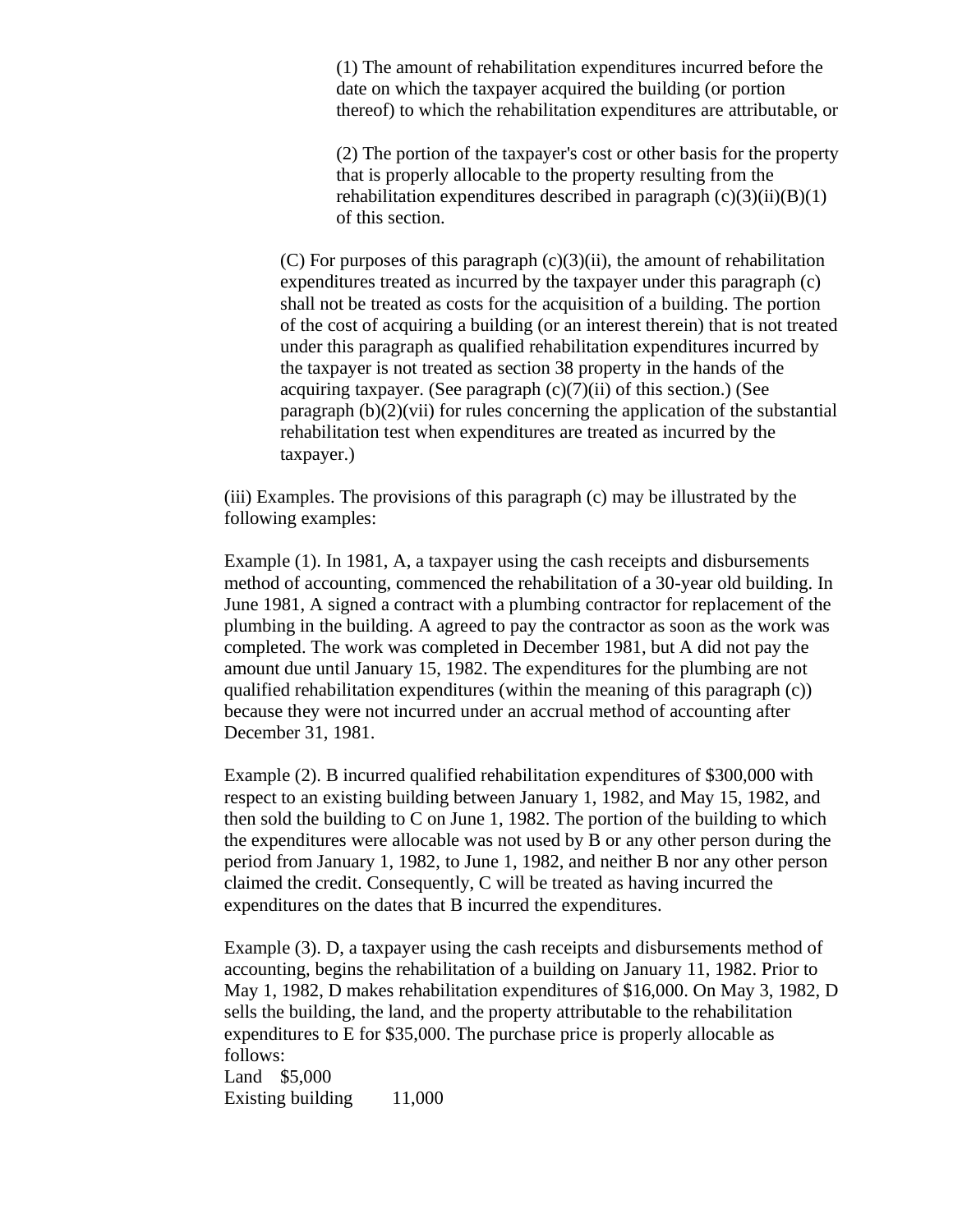Property attributable to rehabilitation expenditures 19,000 Total purchase price 35,000

The property attributable to the rehabilitation expenditures is placed in service by E on September 5, 1982. E may treat a portion of the \$35,000 purchase price as rehabilitation expenditures paid or incurred by him. Since the rehabilitation expenditures paid by D (\$16,000) are less than the portion of the purchase price properly allocable to property attributable to these expenditures (\$19,000), E may treat only \$16,000 as rehabilitation expenditures paid or incurred by him. The excess of the purchase price allocable to rehabilitation expenditures (\$19,000) over the rehabilitation expenditures paid by D (\$16,000), or \$3,000, is treated as the cost of acquiring an interest in the building and is not a qualified rehabilitation expenditure treated as incurred by E.

Example (4). The facts are the same as in example (3), except that the purchase price properly allocable to the property attributable to rehabilitation expenditures is \$15,000. Under these circumstances, E may treat only \$15,000 of D's \$16,000 expenditures as rehabilitation expenditures paid by D. The excess of the rehabilitation expenditures paid by D (\$16,000) over the purchase price allocable to rehabilitation expenditures (\$15,000), or \$1,000, is treated as the cost of acquiring an interest in the building and is not a qualified rehabilitation expenditure treated as incurred by E.

(4)Incurred for depreciable real property.

(i) Property placed in service after December 31, 1986. Except as otherwise provided in paragraph (c)(4)(ii) of this section (relating to certain property that qualifies under a transition rule), in the case of property placed in service after December 31, 1986, an expenditure is incurred for depreciable real property for purposes of paragraph  $(c)(1)(iii)$  of this section, only if it is added to the depreciable basis of depreciable property which is-

(A) Nonresidential real property.

(B) Residential rental property.

(C) Real property which has a class life of more than 12.5 years, or

(D) An addition or improvement to property described in paragraph  $(c)(4)(i)(A)$ ,  $(B)$ , or  $(C)$  of this section.

For purposes of this paragraph  $(c)(4)(i)$ , the terms "nonresidential real property", "residential rental property", and "class life" have the respective meanings given to such terms by section 168 and the regulations thereunder.

(ii) Property placed in service before January 1, 1987, and property that qualifies under a transition rule. In the case of property placed in service before January 1, 1987, and property placed in service after December 31, 1986, that qualifies for the transition rules in paragraph  $(a)(2)(iv)(B)$  or  $(C)$  of this section, an expenditure attributable to such property shall be a qualified rehabilitation expenditure only if such expenditure is incurred for property that is real property (or additions or improvements to real property) with a recovery period (within the meaning of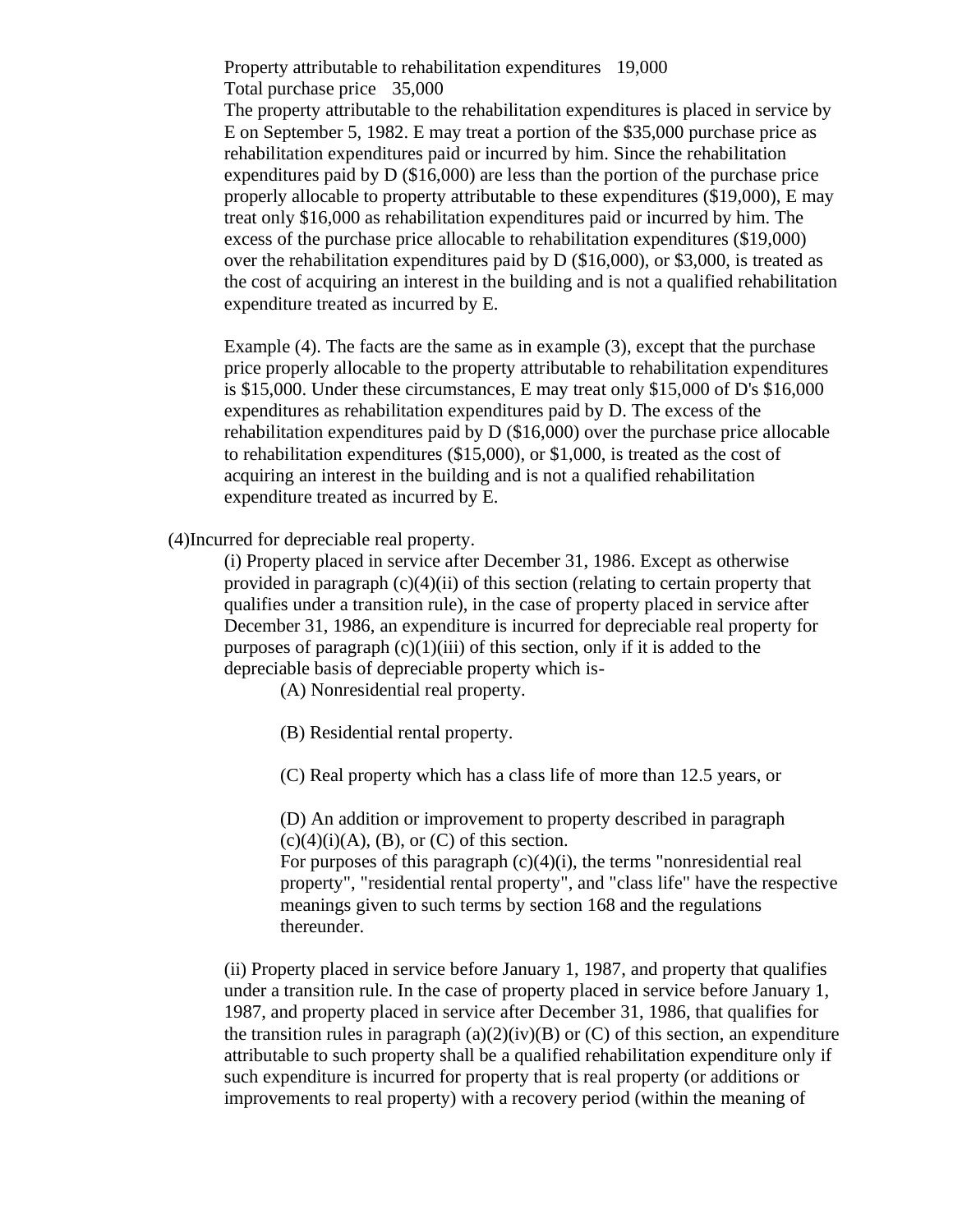section 168 as in effect prior to its amendment by the Tax Reform Act of 1986) of 19 years (15 years for low-income housing) and if the other requirements of this paragraph (c) are met. For purposes of this section, an expenditure is incurred for recovery property having a recovery period of 19 years only if the amount of the expenditure is added to the basis of property which is 19- year real property or 15 year real property in the case of low-income housing. For purposes of this section, the term "low-income housing" has the meaning given such term by section  $168(c)(2)(F)$  (as in effect prior to the amendments made by the Tax Reform Act of 1986).

(5)Made in connection with the rehabilitation of a qualified rehabilitated building. In order for an expenditure to be a qualified rehabilitation expenditure, such expenditure must be incurred in connection with a rehabilitation (as defined in paragraph (b)(2)(iv) of this section) of a qualified rehabilitated building. Expenditures attributable to work done to facilities related to a building (e.g., sidewalk, parking lot, landscaping) are not considered made in connection with the rehabilitation of a qualified rehabilitated building.

(6)When expenditures may be incurred. An expenditure is a qualified rehabilitation expenditure only if the building with respect to which the expenditures are incurred is substantially rehabilitated (within the meaning of paragraph (b)(2) of this section) for the taxable year in which the property attributable to the expenditures is placed in service (i.e., the building is substantially rehabilitated during a measuring period ending with or within the taxable year in which a credit is claimed). (See paragraph  $(f)(2)$  of this section for rules relating to when property is placed in service.) Once the substantial rehabilitation test is met for a taxable year, the amount of qualified rehabilitation expenditures upon which a credit can be claimed for the taxable year is limited to expenditures incurred:

(i) Before the beginning of a measuring period during which the building was substantially rehabilitated that ends with or within the taxable year, provided that the expenditures were incurred in connection with the rehabilitation process that resulted in the substantial rehabilitation of the building;

(ii) Within a measuring period during which the building was substantially rehabilitated that ends with or within the taxable year, and

(iii) After the end of a measuring period during which the building was substantially rehabilitated but prior to the end of the taxable year with or within which the measuring period ends.

(7)Certain expenditures excluded from qualified rehabilitation expenditures. The term "qualified rehabilitation expenditures" does not include the following expenditures:

(i) Except as otherwise provided in paragraph  $(c)(8)$  of this section, any expenditure with respect to which the taxpayer does not use the straight line method over a recovery period determined under section 168(c) and (g).

(ii) The cost of acquiring a building, any interest in a building (including a leasehold interest), or land, except as provided in paragraph  $(c)(3)(ii)$  of this section.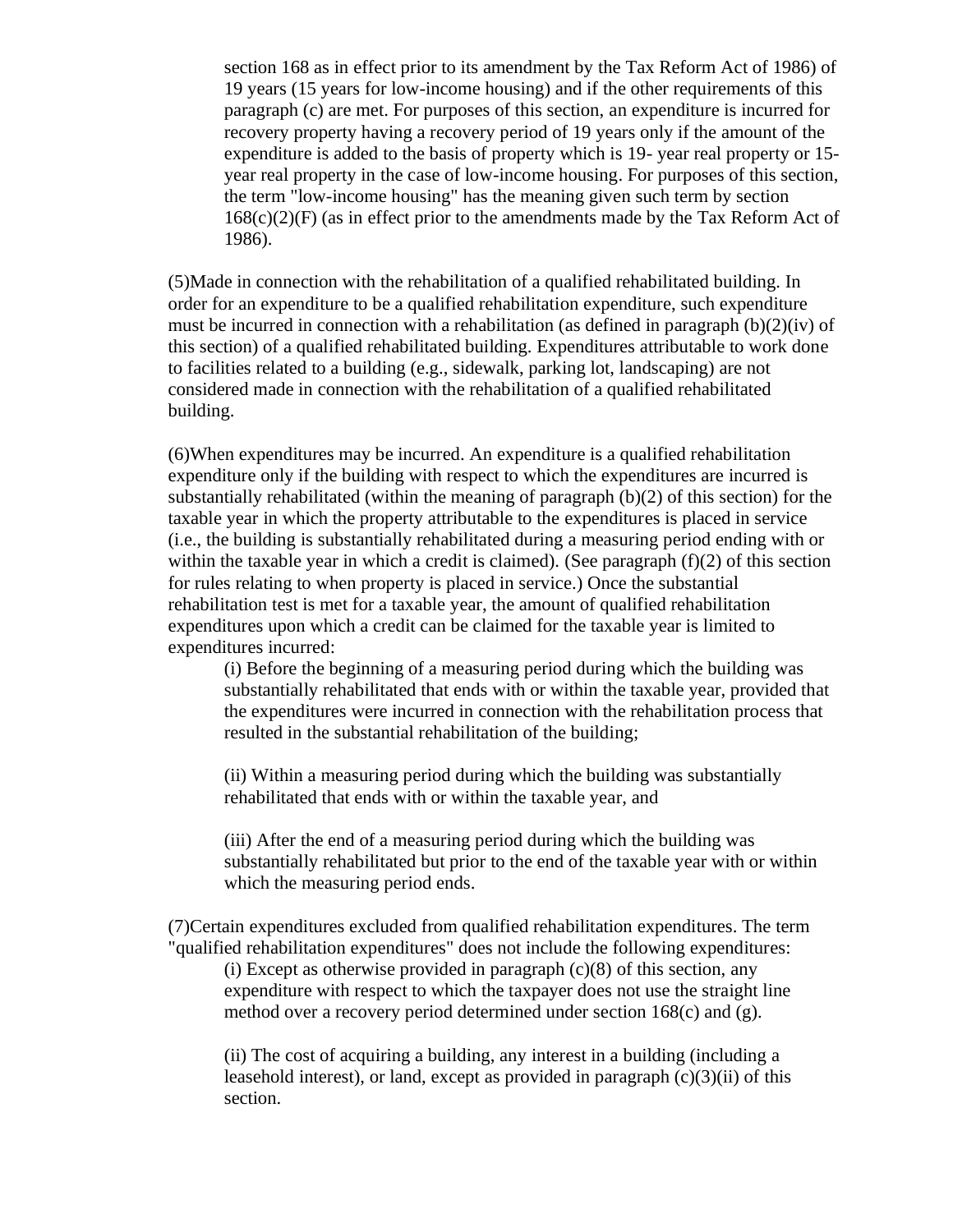(iii) Any expenditure attributable to an enlargement of a building (within the meaning of paragraph (c)(10) of this section).

(iv) Any expenditure attributable to the rehabilitation of a certified historic structure or a building located in a registered historic district, unless the rehabilitation is a certified rehabilitation. (See paragraph (d) of this section which contains definitions and special rules applicable to rehabilitations of certified historic structures and buildings located in registered historic districts.)

(v) Any expenditure of a lessee of a building or a portion of a building, if, on the date the rehabilitation is completed with respect to property placed in service by such lessee, the remaining term of the lease (determined without regard to any renewal period) is less than the recovery period determined under section 168(c) (or 19 years in the case of property placed in service before January 1, 1987, and property placed in service that qualifies under the transition rules in paragraph  $(a)(2)(iv)(B)$  or  $(C)$  of this section).

(vi) Any expenditure allocable to that portion of a building which is (or may reasonably be expected to be) tax-exempt use property (within the meaning of section 168 and the regulations thereunder), except that the exclusion in this paragraph  $(c)(7)(vi)$  shall not apply for purposes of determining whether the building is a substantially rehabilitated building under paragraph (b)(2) of this section.

(8)Requirement to use straight line depreciation.

(i) Property placed in service after December 31, 1986. The requirement in section  $48(g)(2)(B)(i)$  and paragraph (c)(7)(i) of this section to use straight line cost recovery does not apply to any expenditure to the extent that the alternative depreciation system of section  $168(g)$  applies to such expenditure by reason of section  $168(g)(1)(B)$  or (C). In addition, the requirement in section  $48(g)(2)(B)(i)$ and paragraph  $(c)(7)(i)$  of this section applies only to the depreciation of the portion of the basis of a qualified rehabilitated building that is attributable to qualified rehabilitation expenditures. However, see  $\S1.168(k)-1(f)(10)$  if the qualified rehabilitation expenditures are qualified property or 50-percent bonus depreciation property under section  $168(k)$  and see §1.1400L(b)-1(f)(9) if the qualified rehabilitation expenditures are qualified New York Liberty Zone property under section 1400L(b). Further, see Sec.  $1.168(k)-2(g)(9)$  if the qualified rehabilitation expenditures are qualified property under section 168(k), as amended by the Tax Cuts and Jobs Act, Public Law 115-97 (131 Stat. 2054 (December 22, 2017)).

(ii) Property placed in service before January 1, 1987, and property placed in service after December 31, 1986, that qualifies for a transition rule. In the case of expenditures attributable to property placed in service before January 1, 1987, and property that qualifies for the transition rules in paragraph  $(a)(2)(iv)(B)$  or  $(C)$  of this section, the term "qualified rehabilitation expenditure" does not include an expenditure with respect to which an election was not made under section 168(b)(3) as in effect prior to its amendment by the Tax Reform Act of 1986, to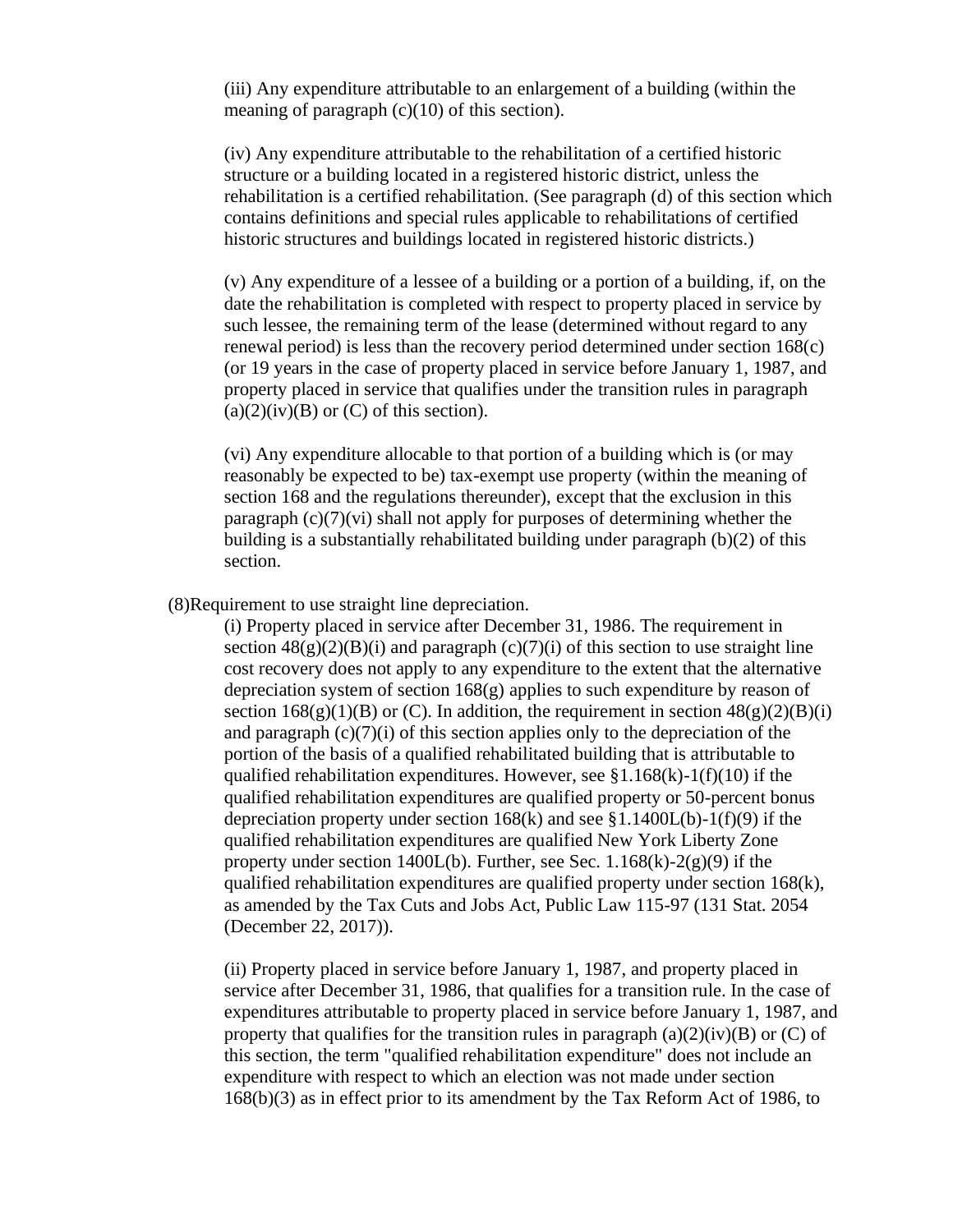use the straight line method of depreciation. In such case, the requirement that an election be made to use straight line cost recovery applies only to the cost recovery of the portion of the basis of a qualified rehabilitated building that is attributable to qualified rehabilitation expenditures. See section  $168(f)(1)$ , as in effect prior to its amendment by the Tax Reform Act of 1986, for rules relating to the use of different methods of cost recovery for different components of a building. In addition, such requirement shall not apply to any expenditure to the extent that section  $168(f)(12)$  or (j), as in effect prior to the amendments made by the Tax Reform Act of 1986, applied to such expenditure.

(9)Cost of acquisition. For purposes of paragraph  $(c)(7)(ii)$  of this section, cost of acquisition includes any interest incurred on indebtedness the proceeds of which are attributable to the acquisition of a building, an interest in a building, or land open which a building exists. Interest incurred on a construction loan the proceeds of which are used for qualified rehabilitation expenditures, however, is not treated as a cost of acquisition.

### (10)Enlargement defined.

(i) In general. A building is enlarged to the extent that the total volume of the building is increased. An increase in floor space resulting from interior remodeling is not considered an enlargement. The total volume of a building is generally equal to the product of the floor area of the base of the building and the height from the underside of the lowest floor (including the basement) to the average height of the finished roof (as it exists or existed). For this purpose, floor area is measured from the exterior faces of external walls (other than shared walls that are external walls) and from the centerline of shared walls that are external walls.

(ii) Rehabilitation that includes enlargement. If expenditures for property only partially qualify as qualified rehabilitation expenditures because some of the expenditures are attributable to the enlargement of the building, the expenditures must be apportioned between the original portion of the building and the enlargement. The expenditures must be specifically allocated between the original portion of the building and the enlargement to the extent possible. If it is not possible to make a specific allocation of the expenditures, the expenditures must be allocated to each portion on some reasonable basis. The determination of a reasonable basis for an allocation depends on factors such as the type of improvement and how the improvement relates functionally to the building. For example, in the case of expenditures for an air-conditioning system or a roof, a reasonable basis for allocating the expenditures among the two portions generally would be the volume of the building, excluding the enlargement, served by the air-conditioning system or the roof relative to the volume of the enlargement served by the improvement.

(d)Rules applicable to rehabilitations of certified historic structures

(1)Definition of certified historic structure. The term "certified historic structure" means any building (and its structural components) that is-

(i) Listed in the National Register of Historic Places ("National Register"); or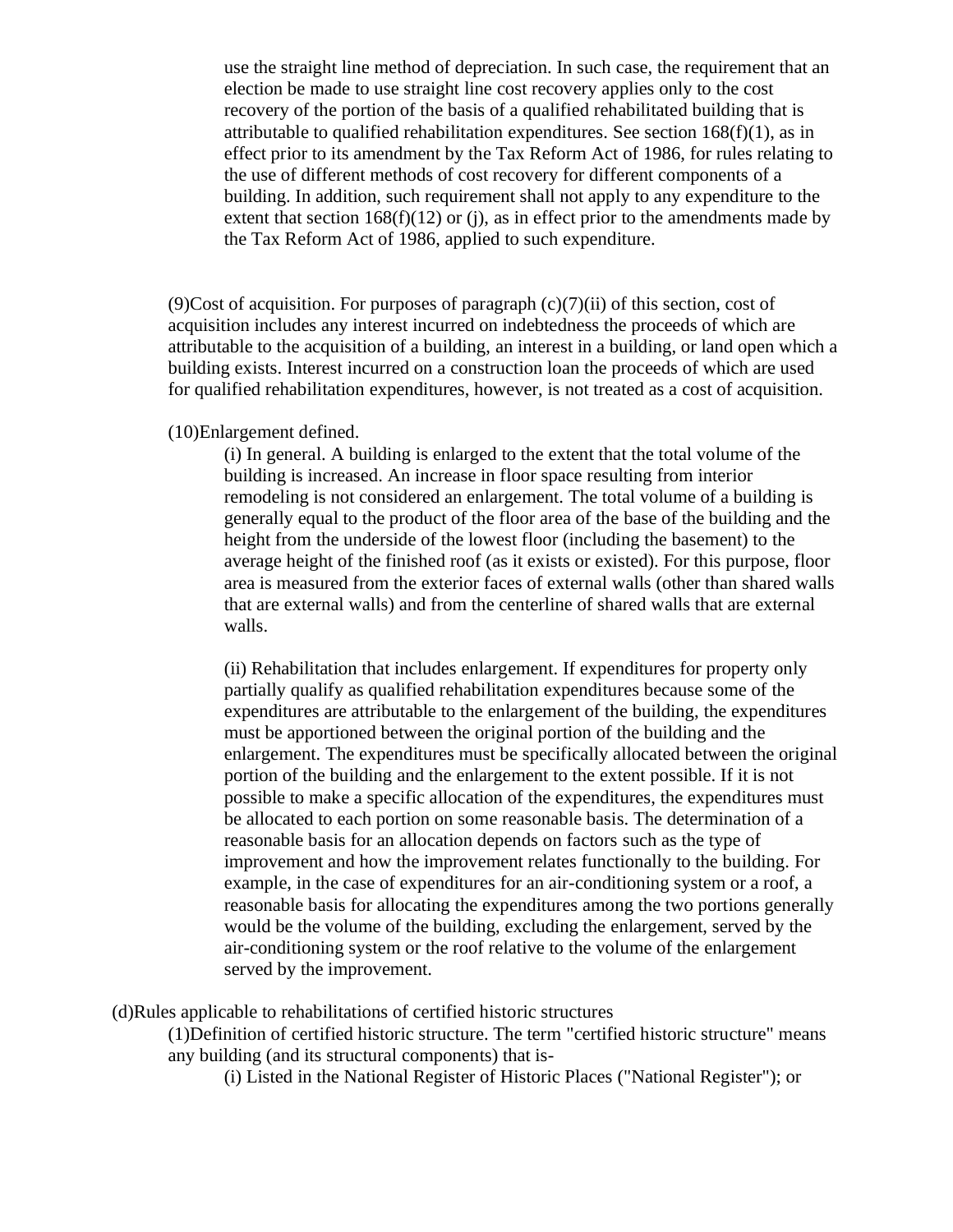(ii) Located in a registered historic district and certified by the Secretary of the Interior to the Internal Revenue Service as being of historic significance to the district.

For purposes of this section, a building shall be considered to be a certified historic structure at the time it is placed in service if the taxpayer reasonably believes on that date the building will be determined to be a certified historic structure and has requested on or before that date a determination from the Department of Interior that such building is a certified historic structure within the meaning of this paragraph  $(d)(1)(i)$  or  $(ii)$  and the Department of Interior later determines that the building is a certified historic structure.

(2)Definition of registered historic district. The term "registered historic district" means any district that is-

(i) Listed in the National Register, or

(ii)

(A) Designated under a statute of the appropriate State or local government that has been certified by the Secretary of the Interior to the Internal Revenue Service as containing criteria that will substantially achieve the purpose of preserving and rehabilitating buildings of historic significance to the district, and

(B) certified by the Secretary of the Interior as meeting substantially all of the requirements for the listing of districts in the National Register.

(3)Definition of certified rehabilitation. The term "certified rehabilitation" means any rehabilitation of a certified historic structure that the Secretary of the Interior has certified to the Internal Revenue Service as being consistent with the historic character of the building and, where applicable, the district in which such building is located. The determination of the scope of a rehabilitation shall be made on the basis of all the facts and circumstances surrounding the rehabilitation and shall not be made solely on the basis of ownership. The Secretary of the Interior shall take all of the rehabilitation work performed as part of a single rehabilitation, including any post-certification work, into account in determining whether the rehabilitation complies with the Department of Interior standards for rehabilitation and whether the certification should be granted, revoked, or otherwise invalidated.

(4)Revoked or invalidated certification. If the Department of Interior revokes or otherwise invalidates a certification after it has been issued to a taxpayer, the basis attributable to rehabilitation of the decertified property shall cease to be section 38 property described in section  $48(a)(1)(E)$ . Such cessation shall be effective as of the date the activity giving rise to the revocation or invalidation commenced. See section 47 for the rules applicable to property that ceases to be section 38 property.

(5)Special rule for certain buildings located in registered historic districts. The exclusion in paragraph  $(c)(7)(iv)$  of this section does not apply to a building in a registered historic district if-

(i) Such building was not a certified historic structure during the rehabilitation process; and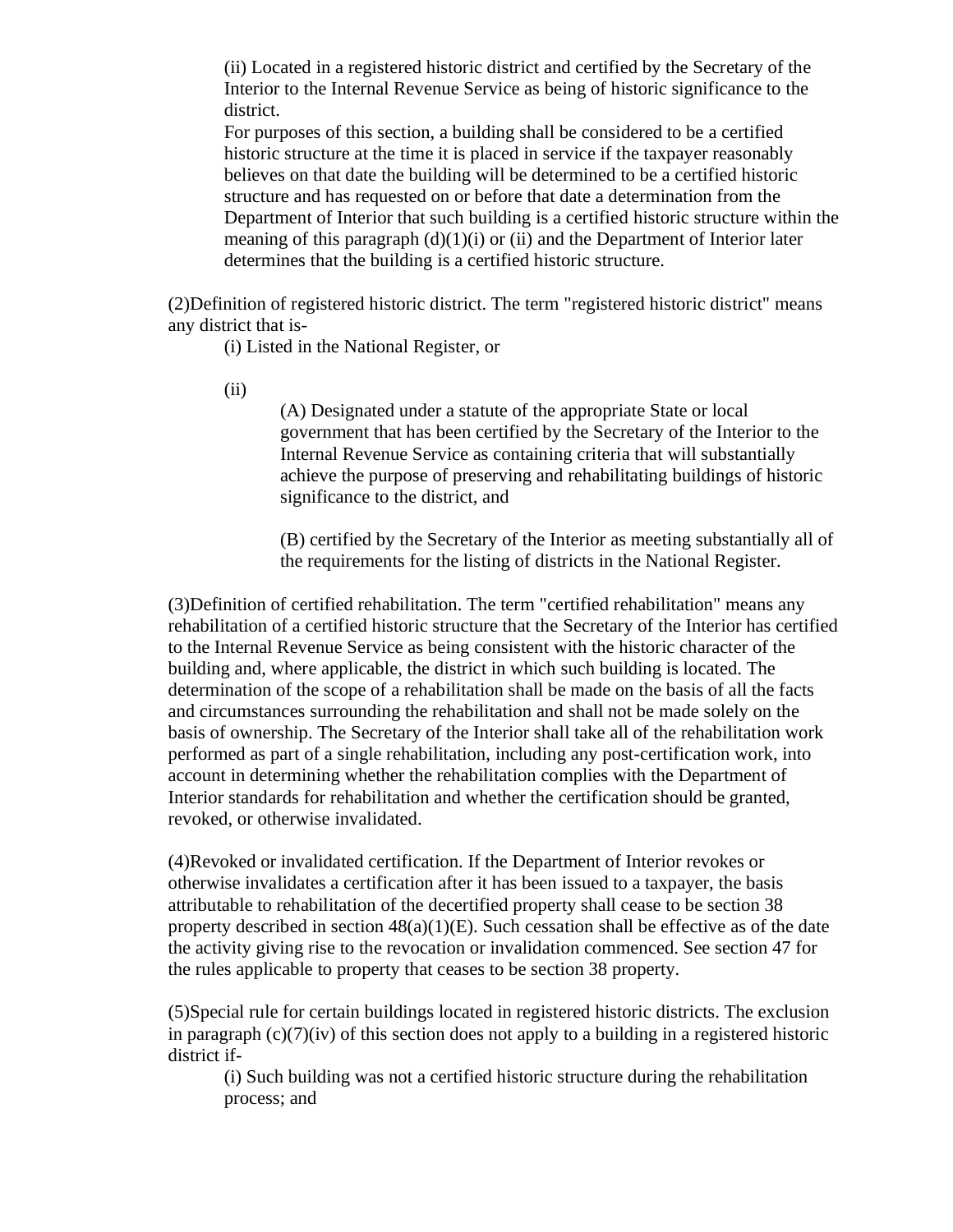(ii) The Secretary of the Interior certified to the Internal Revenue Service that such building was not of historic significance to the district. In general, the certification referred to in paragraph  $(d)(5)(ii)$  of this section must be requested by the taxpayer prior to the time that physical work on the rehabilitation began. If, however, the certification referred to in paragraph  $(d)(5)(ii)$  of this section is requested by the taxpayer after physical work on the rehabilitation of the building has begun, the taxpayer must certify to the Internal Revenue Service that, prior to the date that physical work on the rehabilitation began, the taxpayer in good faith was not aware of the requirement of paragraph  $(d)(5)(ii)$  of this section. The certification referred to in the previous sentence must be attached to the Form 3468 filed with the tax return for the year in which the credit is claimed.

(6)Special rule for certain rehabilitations begun before an area is designated as a registered historic district. In general, the exclusion from the definition of qualified rehabilitation expenditure in paragraph  $(c)(7)(iv)$  of this section applies to any rehabilitation expenditures that are incurred after a building becomes a certified historic structure within the meaning of section  $48(g)(3)(A)$  and paragraph (d)(1) of this section or the area in which a building is located becomes a registered historic district within the meaning of section  $46(g)(3)(B)$  and paragraph (d)(2) of this section. Rehabilitation expenditures incurred prior to such date, however, are not disqualified. In addition, rehabilitation expenditures made after the date the area in which a building is located becomes a registered historic district shall not be disqualified under paragraph  $(c)(7)(iv)$ of this section in any case in which physical work on the rehabilitation of a building begins prior to the date the taxpayer knows or has reason to know of an intention to nominate the area in which such building is located as a registered historic district. For purposes of this paragraph  $(d)(8)$ , the taxpayer knows or has reason to know of such an intention if there is (A) a communication (written or oral) to the owner of any building within the district from the Department of the Interior, or any agency or instrumentality of the appropriate state or local government (or a designee of such agency or instrumentality) that the district in which the building is located is being considered for designation as a registered historic district, (B) a legal notice of such consideration published in a newspaper, or (C) a public meeting held to discuss such consideration. In order to take advantage of the special rule of this paragraph (d)(6), the taxpayer must attach to the Form 3468 filed for the taxable year in which the credit is claimed a statement that the taxpayer in good faith did not know, or have reason to know, of an intention to nominate the area in which the building is located as a registered historic district.

(7)Notice of certification.

(i) In general. Except as otherwise provided in paragraph  $(d)(7)(ii)$  of this section, a taxpayer claiming the credit for rehabilitation of a certified historic structure (within the meaning of section  $48(g)(3)$  and paragraph (d)(1) of this section) must attach to the Form 3468 filed with the tax return for the taxable year in which the credit is claimed a copy of the final certification of completed work by the Secretary of the Interior, and for returns filed after January 9, 1989, evidence that the building is a certified historic structure.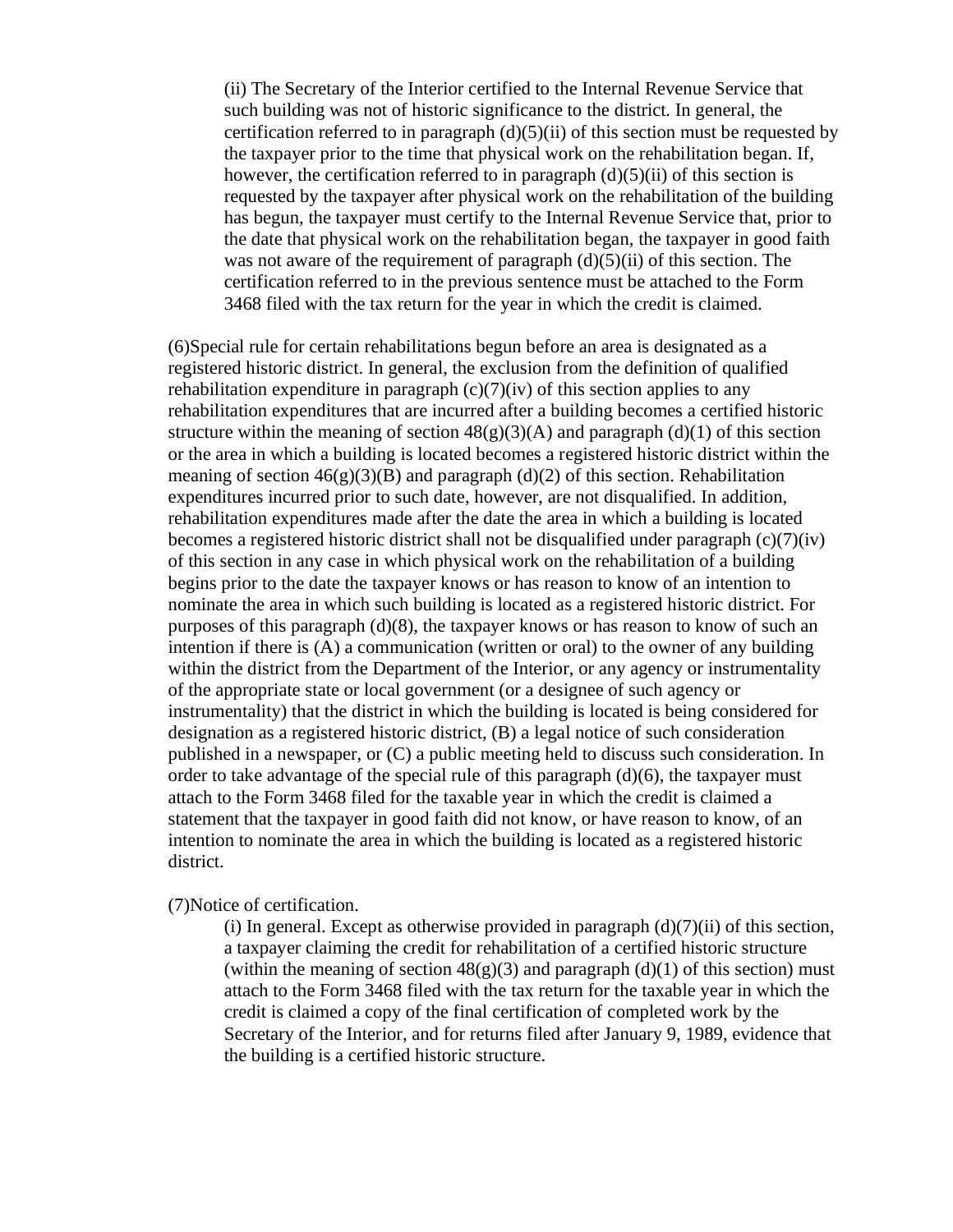(ii) Late certification. If the final certification of completed work has not been issued by the Secretary of the Interior at the time the tax return is filed for a year in which the credit is claimed, a copy of the first page of the Historic Preservation Certification Application-Part 2-Description of Rehabilitation (NPS Form 10- 168a), with an indication that it has been received by the Department of the Interior or its designate, together with proof that the building is a certified historic structure (or that such status has been requested) must be attached to the Form 3468 filed with the return. A notice from the Department of the Interior or the State Historic Preservation Officer, stating that the nomination or application has been received, or a date-stamped nomination or application shall be sufficient indication that the nomination or application has been received. The building need not be either listed in the National Register or be determined to be of historic significance to a registered historic district at the time the return is filed for the year in which the credit is claimed. (See paragraph  $(d)(1)$  of this section.) The taxpayer must submit a copy of the final certification as an attachment to Form 3468 with the first income tax return filed after the receipt by the taxpayer of the certification. If the final certification is denied by the Department of Interior, the credit will be disallowed for any taxable year in which it was claimed. If the taxpayer fails to receive final certification of completed work prior to the date that is 30 months after the date that the taxpayer filed the tax return on which the credit was claimed, the taxpayer must submit a written statement to the District Director stating such fact prior to the last day of the 30th month, and the taxpayer shall be requested to consent to an agreement under section  $6501(c)(4)$  extending the period of assessment for any tax relating to the time for which the credit was claimed. The procedure permitted by the preceding sentence shall be used whenever the entire rehabilitation project is not fully completed by the date that is 30 months after the taxpayer filed the tax return upon which the credit was claimed (e.g. a phased rehabilitation) and the Secretary of the Interior has thus not yet certified the rehabilitation.

(iii) Effective dates. Paragraph  $(d)(7)(i)$  of this section applies to returns for taxable years beginning before January 1, 2002. The requirement in the fourth sentence of paragraph  $(d)(7)(ii)$  of this section applies only if the first income tax return filed after receipt by the taxpayer of the certification is for a taxable year beginning before January 1, 2002. For rules applicable to returns for taxable years beginning after December 31, 2001, see paragraph (d)(7)(iv) of this section.

(iv) Returns for taxable years beginning after December 31, 2001-

(A) In general. Except as otherwise provided in paragraph  $(d)(7)(ii)$  of this section and this paragraph  $(d)(7)(iv)$ , a taxpayer claiming the credit for rehabilitation of a certified historic structure (within the meaning of section  $47(c)(3)$  and paragraph (d)(1) of this section) for a taxable year beginning after December 31, 2001, must provide with the return for the taxable year in which the credit is claimed, the NPS project number assigned by, and the date of the final certification of completed work received from, the Secretary of the Interior. If a credit (including a credit for a taxable year beginning before January 1, 2002) is claimed under the late certification procedures of paragraph  $(d)(7)(ii)$  of this section and the first income tax return filed by the taxpayer after receipt of the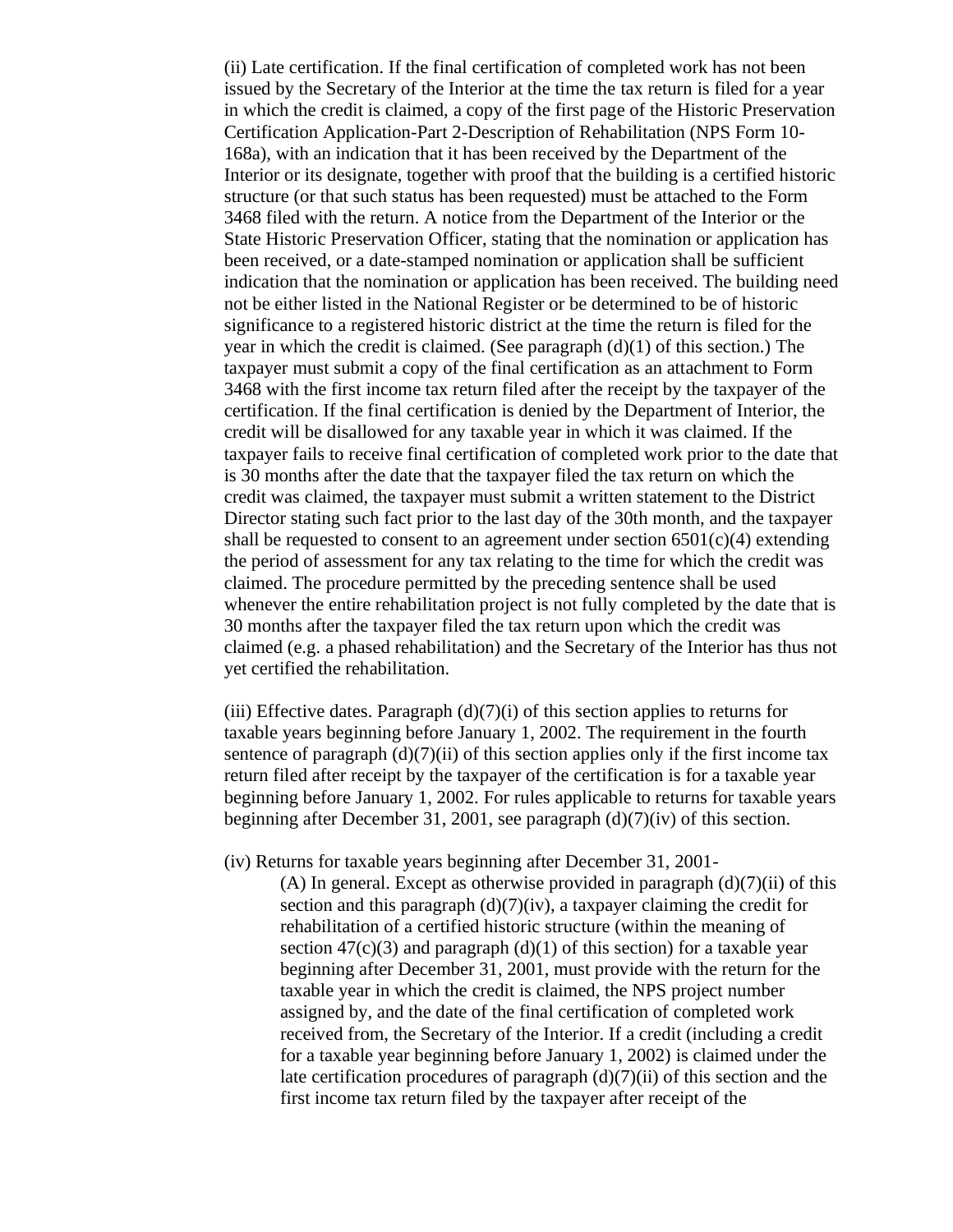certification is for a taxable year beginning after December 31, 2001, the taxpayer must provide the NPS project number assigned by, and the date of the final certification of completed work received from, the Secretary of the Interior with that return.

(B) Reporting and recordkeeping requirements. The information required under paragraph  $(d)(7)(iv)(A)$  of this section must be provided on Form 3468 (or its successor) filed with the taxpayer's return. In addition, the taxpayer must retain a copy of the final certification of completed work for as long as its contents may become material in the administration of any internal revenue law.

(C) Passthrough entities. In the case of a credit for qualified rehabilitation expenditures of a partnership, S corporation, estate, or trust, the requirements of this paragraph  $(d)(7)(iv)$  apply only to the entity. Each partner, shareholder or beneficiary claiming a credit for such qualified rehabilitation expenditures from a passthrough entity must, however, provide the employer identification number of the entity on Form 3468 (or its successor).

## (e)Adjustment to basis.

(1)General rule. Except as otherwise provided by this paragraph (e), if a credit is allowed with respect to property attributable to qualified rehabilitation expenditures incurred in connection with the rehabilitation of a qualified rehabilitated building, the increase in the basis of the rehabilitated property that would otherwise result from the qualified rehabilitation expenditures must be reduced by the amount of the credit allowed. See section 48(q) and the regulations there under for other rules concerning adjustments to basis in the case of section 38 property.

(2)Special rule for certain property relating to certified historic structures. If a rehabilitation investment credit is allowed with respect to property that is placed in service before January 1, 1987, or property that qualifies for the transition rules in paragraph (a)(2)(iv)(B) or (C) of this section, and such property is attributable to qualified rehabilitation expenditures incurred in connection with the rehabilitation of a certified historic structure, the increase in the basis of the rehabilitated property that would otherwise result from the qualified rehabilitation expenditures must be reduced by one-half of the amount of the credit allowed.

(3)Recapture of rehabilitation investment credit. If during any taxable year there is a recapture amount determined with respect to any credit that resulted in a basis adjustment under paragraph  $(e)(1)$  or  $(2)$  of this section, the basis of such building (immediately before the event resulting in such recapture) shall be increased by an amount equal to such recapture amount. For purposes of the preceding sentence, the term "recapture amount" means any increase in tax (or adjustment in carrybacks or carryovers) determined under section 47(a)(5).

## (f)Coordination with other provisions of the Code.

(1)Credit claimed by lessee for rehabilitation performed by lessor. A lessee may take the credit for rehabilitation performed by the lessor if the requirements of this section and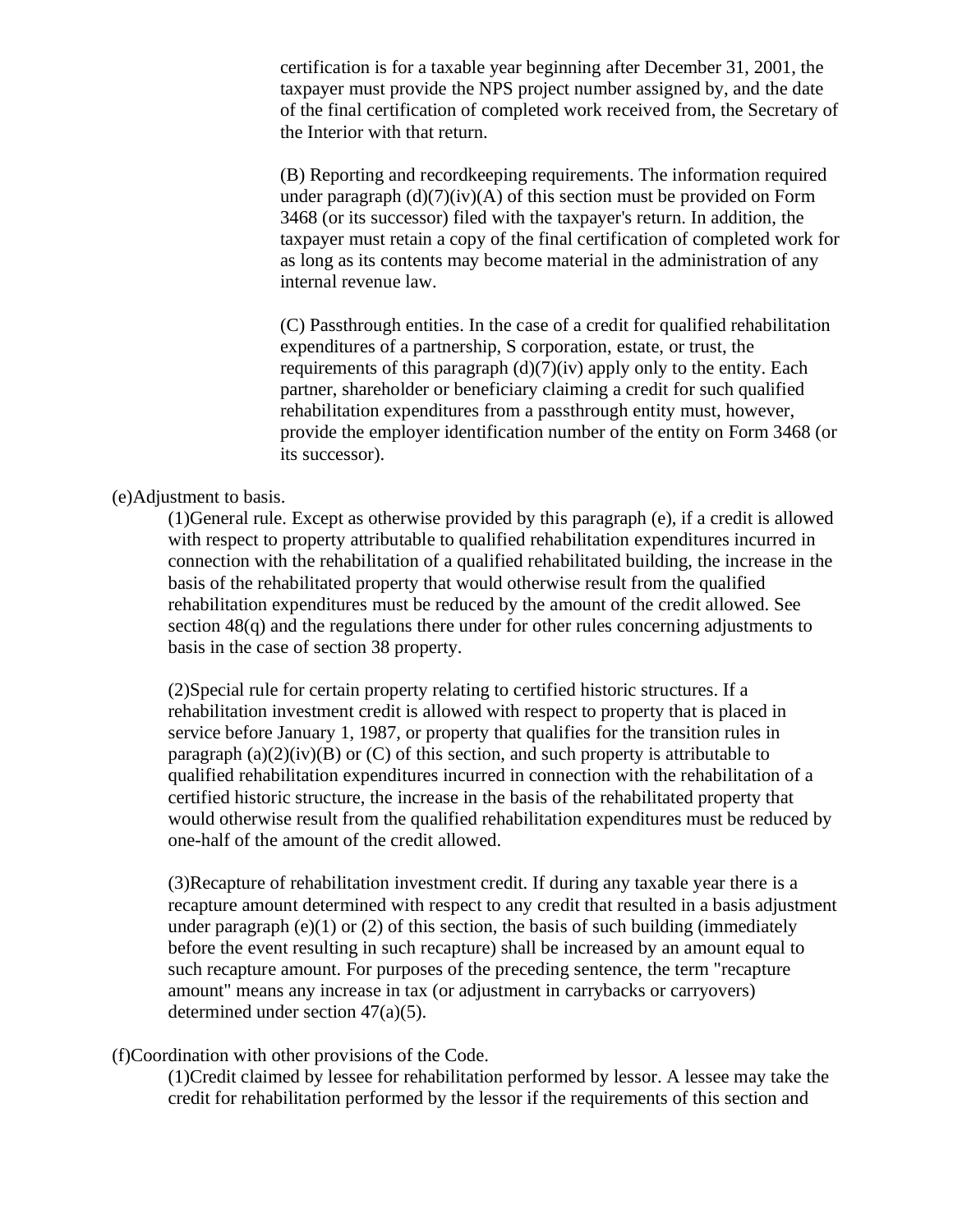section 48(d) are satisfied. For purposes of applying section 48(d), the fair market value of section 38 property described in section  $48(a)(1)(E)$  shall be limited to that portion of the lessor's basis in the qualified rehabilitated building that is attributable to qualified rehabilitation expenditures. In the case of a portion of a building that is divided into more than one leasehold interest, the qualified rehabilitation expenditures attributable to the common elements shall be allocated to the individual leasehold interests in accordance with the principles of paragraph  $(c)(10)(ii)$  of this section. Furthermore, a leasehold interest's share of the common elements shall not be considered to have been placed in service prior to the time that the particular leasehold interest is placed in service.

(2)When the credit may be claimed.

(i) In general. The investment credit for qualified rehabilitation expenditures is generally allowed in the taxable year in which the property attributable to the expenditure is placed in service, provided the building is a qualified rehabilitated building for the taxable year. See paragraph (b) of this section and section 46(c) and §1.46-3(d). Under certain circumstances, however, the credit may be available prior to the date the property is placed in service. See section 46(d) and §1.46-5 (relating to qualified progress expenditures). Solely for purposes of section 46(c), property attributable to qualified rehabilitation expenditures will not be treated as placed in service until the building with respect to which the expenditures are made meets the definition of a qualified rehabilitated building (as defined in section  $48(g)(1)$  and paragraph (b) of this section) for the taxable year. Accordingly, in the first taxable year for which the building becomes a qualified rehabilitated building, the property described in section  $48(a)(1)(E)$ attributable to expenditures described in paragraph (c) of this section shall be considered to be placed in service, if such property was considered placed in service under section  $46(c)$  and the regulations thereunder without regard to this paragraph  $(f)(2)(i)$  in that taxable year or a prior taxable year. For purposes of the preceding sentence, the requirement of section  $48(g)(1)(A)(iii)$  and paragraph (b)(3) of this section relating to the definition of a qualified rehabilitated building shall be deemed to be met if the taxpayer reasonably expects that no rehabilitation work undertaken during the remainder of the rehabilitation process will result in a failure to satisfy the requirements of paragraph (b)(3) of this section. If the requirements of paragraph (b)(3) are not satisfied, however, the credit shall be disallowed for the taxable year in which it was claimed. If a taxpayer fails to complete physical work on the rehabilitation prior to the date that is 30 months after the date that the taxpayer filed a tax return on which the credit is claimed, the taxpayer must submit a written statement to the District Director stating such fact prior to the last day of the 30th month, and shall be requested to consent to an agreement under section  $6501(c)(4)$  extending the period of assessment for any tax relating to the item for which the credit was claimed.

(ii) Section 38 property described in section  $48(a)(1)(E)$ . In the case of section 38 property described in section  $48(a)(1)(E)$ , the section 38 property is not the building. Instead, the section 38 property is the portion of the basis of the building that is attributable to qualified rehabilitation expenditures. Therefore, for example, for purposes of the determination of when such section 38 property is placed in service, a determination must be made regarding when property attributable to the portion of the basis of the building attributable to qualified rehabilitation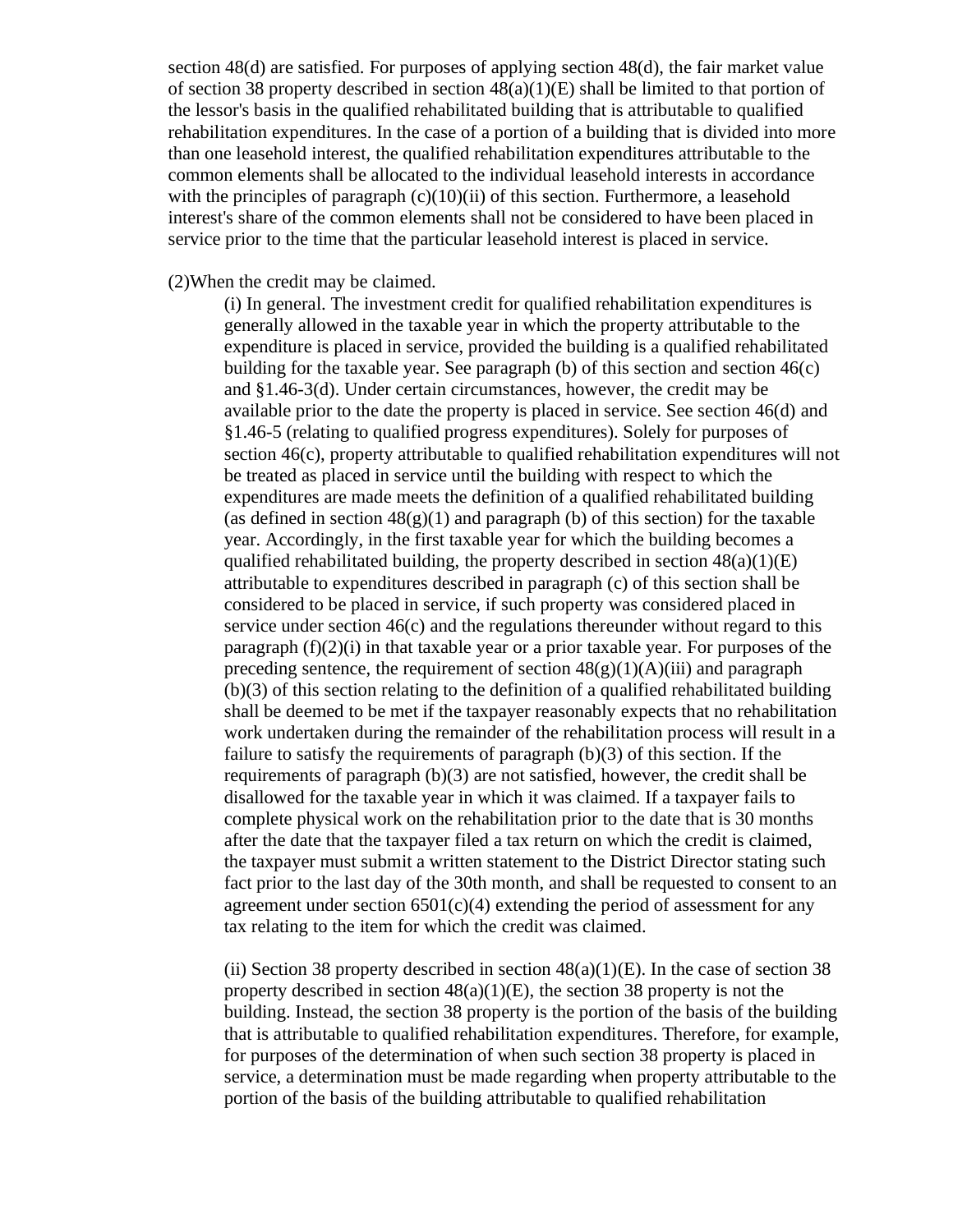expenditures is placed in service. The issue of when the building is placed in service is thus not relevant. In fact, under this test, the building itself may never have been taken out of service during the rehabilitation process. If the building is rehabilitated over several years in stages (e.g., by floors), section 38 property attributable to qualified rehabilitation expenditures to a qualified rehabilitated building placed in service in each taxable year shall, generally, be treated as a separate item of section 38 property.

(iii) Example. The application of this paragraph  $(f)(2)$  may be illustrated by the following example:

Example. Assume that A, a calendar year taxpayer, purchases a four-story building on January 1, 1983, for \$100,000, and incurs \$10,000 of qualified rehabilitation expenditures in 1983 to rehabilitate floor one, \$50,000 of qualified rehabilitation expenditures in 1984 to rehabilitate floor two, \$70,000 of qualified rehabilitation expenditures in 1985 to rehabilitate floor three, and \$60,000 of qualified rehabilitation expenditures in 1986 to rehabilitate floor four. Assume further that A places the property attributable to these expenditures in service on the last day of the year in which the respective expenditures were incurred and that the building is never taken out of service since as each floor is rehabilitated, the other three floors are occupied by tenants. Under the rule in this paragraph  $(f)(2)$ , the portion of the basis of the building that is attributable to qualified rehabilitation expenditures incurred with respect to floor one and two are deemed to be placed in service in 1985, because that is the first year that the substantial rehabilitation test described in paragraph (b) of this section is met (\$120,000 of expenditures incurred by A during a measuring period ending on December 31, 1985 is greater than the \$110,000 basis at the beginning of the period). Assume that as of December 31, 1985, at least 75 percent of the external walls of the building have been retained during the rehabilitation process and that A has a reasonable expectation that no work during the remainder of the rehabilitation process will result in less than 75 percent of the external walls being retained. A may claim a credit for A's 1985 taxable year on \$130,000 of qualified rehabilitation expenditures (\$10,000 in 1983, \$50,000 in 1984, and \$70,000 in 1985). (See paragraph  $(c)(6)$  of this section for rules applicable to when qualified expenditures may be incurred. In addition, see section 46(d) and §1.46-5 for rules relating to qualified progress expenditures.) The fact that the building was a qualified rehabilitated building for A's 1985 taxable year, however, has no effect on whether the building is a qualified rehabilitated building for A's 1986 taxable year. In order to determine whether A is entitled to claim a credit on A's 1986 return for the \$60,000 of qualified rehabilitation expenditures incurred in 1986, A must select a measuring period ending in 1986 and must determine whether the building is a qualified rehabilitated building for that year. Solely for purposes of determining whether the building was substantially rehabilitated, expenditures incurred in 1984 and 1985, even though considered in determining whether the building was substantially rehabilitated for A's 1985 taxable year, may be used in addition to the expenditures incurred in 1986 to determine whether the building was substantially rehabilitated for A's 1986 taxable year, provided the expenditures were incurred during any measuring period selected by A that ends in 1986.